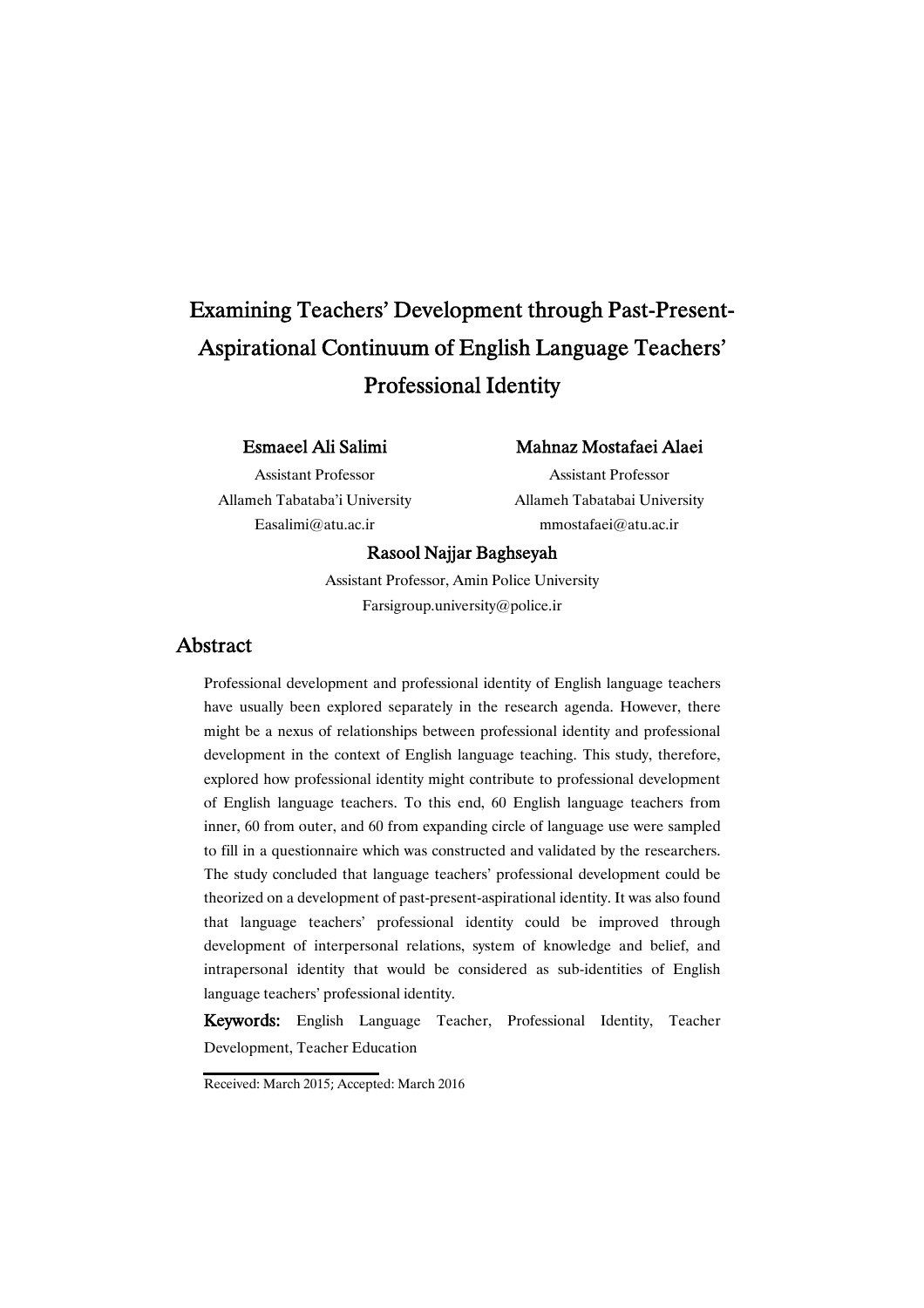## 1. Introduction

Professional Development (PD) of language teachers has mainly been practiced by formal teachers' training programs. However, such instructional factors have low significantly meaningful relationship with professionalism (Keng, Hoong, & Aun, 2008). One explanation here may be that such factors as teacher training programs might lack enough enhancement of "teachers' role, responsibility and agency" (Stannard & Matharu, 2014, p. 36) which could be considered as concepts of professional identity (Clarke, 2008).

Accordingly, it is almost possible to say that what could develop professionalism in English language teaching community of practice are the ideas from professional identity. Professional identity encompasses numerous intrapersonal, interpersonal, and discoursal factors which shape language teachers working-self status (Clarke, 2008). English Language Teachers' Professional Identity (ELTPI) implies that language teachers should have an active role in their own PD (Beijaard, Meijer, & Verloop, 2004). Therefore, if considered from ELTPI, PD needs to be seen as holistic and decentralized, with a focus on professional discourse and a climate of interaction for the system as well as for individuals (Light, 2009; Padwad & Dixit, 2014).

Therefore, what could develop professionalism in English language teaching community of practice might be the ideas from professional identity because it encompasses numerous intrapersonal, interpersonal, and discursive factors which shape language teachers working-self status (Sarani & Najjar, 2013). As such, this study was an effort to explore how professional identity development could change over time. The rationale for conducting this study was that through exploring shifts in professional identity formation form past to the future, it was possible to examine how English language teachers might develop professionally.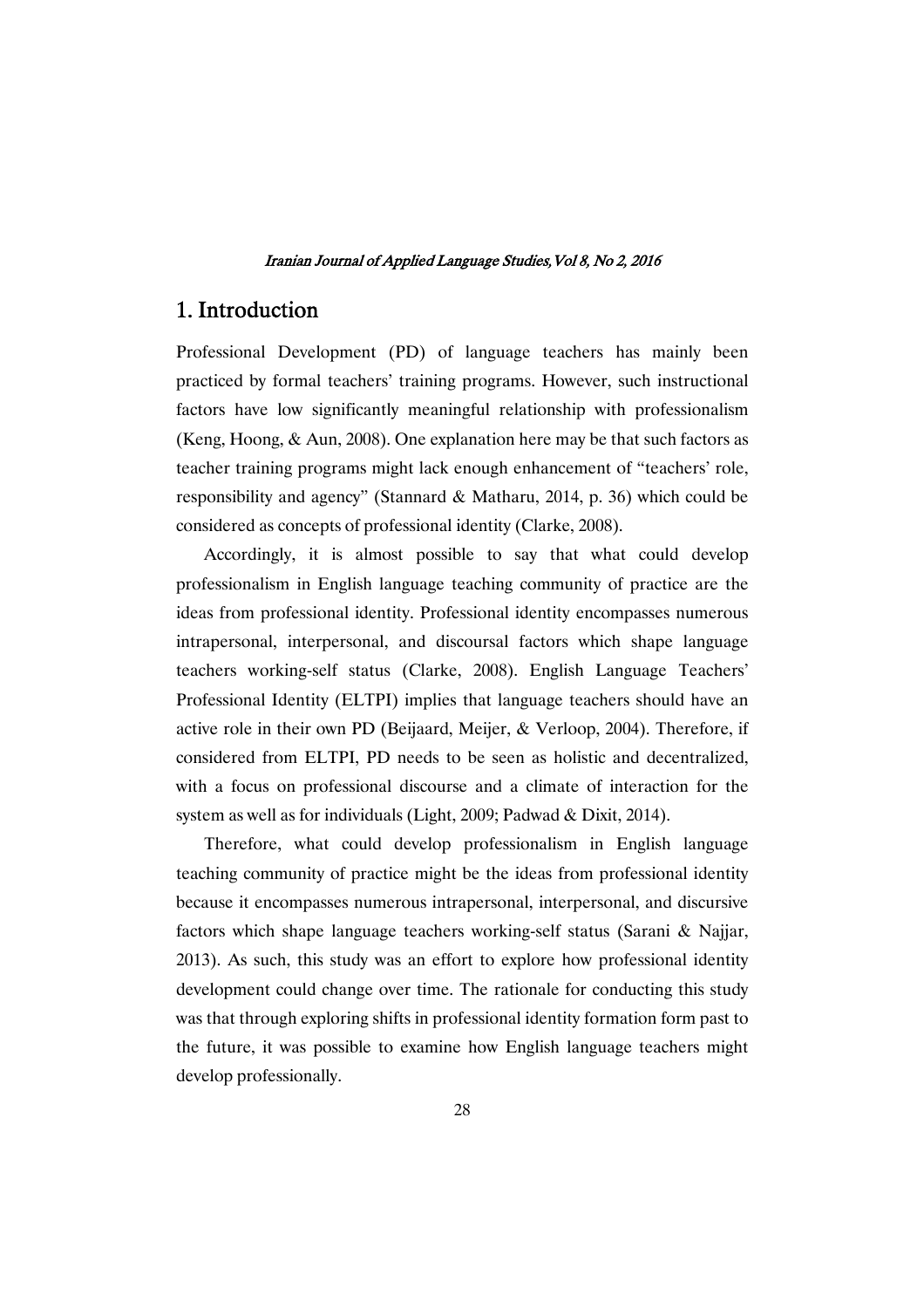# 2. Literature Review

Studies on teachers' professionalism showed that there have been two strands of research on the issue. First, professionalism has been investigated in ideas form skill-based PD. Second, professionalism has been explored in the ideas form professional identity.

On the first hand, English language teachers' PD has been concluded with various implications for teachers' progress. Accordingly, teachers PD could be supported by prescribed pre-service and in-service training practices, teachercentered and teacher-controlled programs, and collectively teacher-oriented instructions led by school (Day, 2004; Ingvarson, Meiers, & Beavis, 2005; Timperley, 2008; Timperley, Wilson, Barrar, & Fung, 2008). However, the more appropriately implication of investigations on teacher development seems to be what suggested as self-directed rather than school-led professional development (Fraser-Seeto, Howard, & Woodcock, 2015). It implies that teacher development is a process that requires teacher's self-awareness (Borg, 2006) and reflectivity (Dantas-Whitney, 2002) rather than solely skilled-based training courses. Reflectivity and self-development are also part of PI development (Richards, 2006).

Some studies on PD also intensify the roles of specific variables which might contribute to or impede teachers' progress and development. Collegial consultation, for instance, could develop skills and experience of language teachers (Phelps, Graham, & Thornton, 2006) and their risk-taking (Phelps, Graham, Watts, & O'Brien, 2006) although some believed that teaching experience has few correlations with professionalism (Keng, Hoong, & Aun, 2008). While teacher-colleagues relations and discussions also showed making progress in teachers PD (Pandit-Narkar, 2012), it was suggested that these discussions had to be considered as life-long programs rather than short-term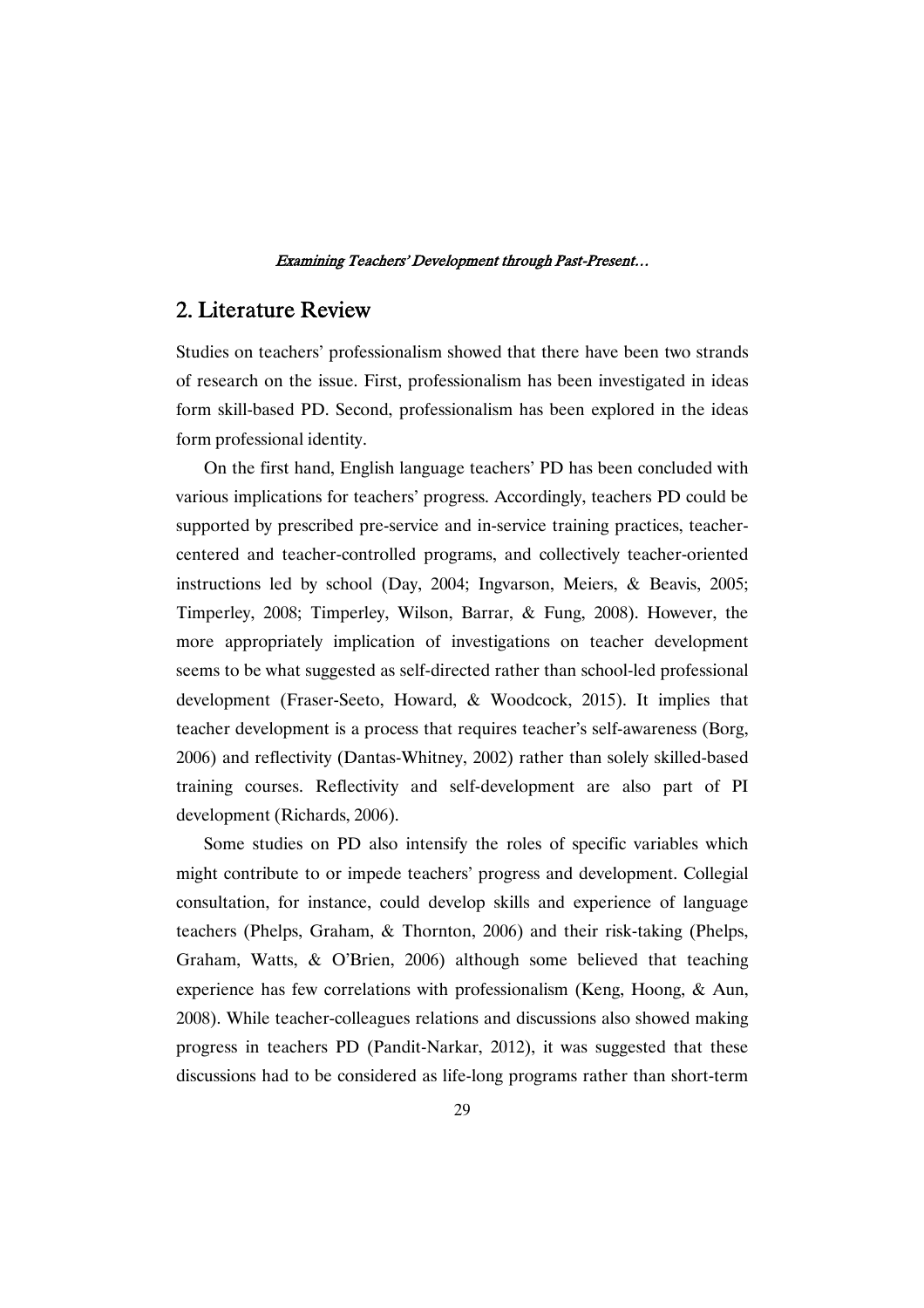and certification-based programs which imposed by educational system (Khan, 2015). In other words, it was the amount of PD rather than academic qualifications that found to be meaningful variables in teachers' development (Keng, Hoong, & Aun, 2008). Furthermore, since collaboration of teachers within the same system of education contributes to teachers' PD (Timperley et al., 2008), the education system should facilitate this collaboration for developing professionalism.

Teacher' PD has recently been investigated in online forums (Alhabahba & Mahfoodh, 2016). Information and communications technology (ICT) and internet infrastructure have come to the core in various teachers' training courses (Prestridge, 2014). For example, Demir (2010) investigated theoretical predictors of internet use for the professional development of teachers.

On the second hand, studies on ELTPI are based on the rationale that teachers play the main roles in educational systems (Harding & Parsons, 2011). It was believed that intrapersonal characteristics, interpersonal relationships, and system of knowledge and beliefs in language teachers might contribute to their professional identity development (Clarke, 2008). Given this rationale, studies on ELTPI concluded with two broad strands. From one aspect, some scholars shed light on the theoretical understanding of ELTPI. From another aspect, others worked on exploring the features, aspects, and meaningful variables of professional identity formation.

Theoretically, ELTPI is "multiple, shifting, and in conflict; related to social, cultural, and political context; and was being constructed, maintained, and negotiated primarily through discourse" (Varghese, Morgan, Johnston, & Johnson, 2005, p.35). Clarke (2008) conceptualized professional identity of language teachers as "being the teacher" or "becoming a teacher". The former view defines a teacher based on the skills and knowledge that she/he gets to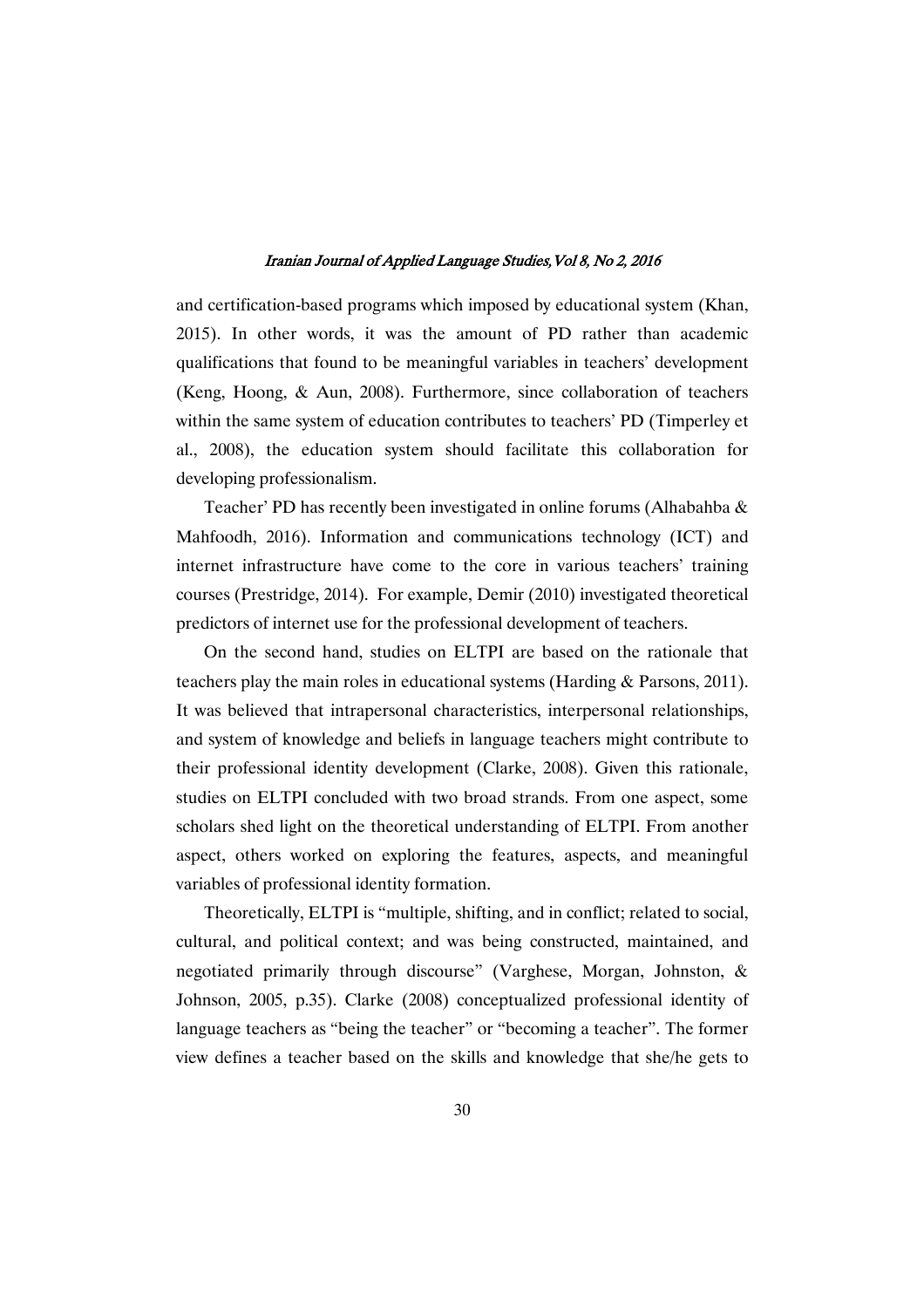perform the functions of teaching and the latter construes a teacher due to her/his sense of oneself as a teacher. It seems that the latter view i.e., "becoming a teacher" is more related to professional identity of language teachers than skill-based teachers' development. Buzzelli and Johnston (2002) theorized identity as "assigned identity" and "claimed identity"; accordingly, assigned identify imposed on by others in the community of practice and claimed identity acknowledged or claimed for by someone for his/herself.

Given processes and features of professional identity formation, ELTPI has been explored in various contexts and communities. In an EFL context, for example, teacher agency, awareness, and self-reflection introduced as the agents of change in the teachers and their community (Canagarajah, 1999). Tsui (2007) highlighted participation, membership, legitimacy of access, and power relationships as the main community-based features of an EFL professional teacher. To elaborate on this finding, Trent and Gao (2009) pointed out that non-participation might contribute to antagonism in language teachers. They drew distinctions between first-career teachers and secondcareer teachers in terms of what they called "institutionally-endorsed identity positions" (p. 253). These studies emphasized on the role of workplaces or environment that language teachers worked within. Workplace in particular and community of practice (Kimble, Hildreth, & Bourdon, 2008) in general could (re)construct ELPTI variously.

Each community of practice might (re)produce various features of professional identity. While focusing on situated learning theory (Lave & Wenger, 1991) as a framework of analysis, remove for peer-review (2013) explored the features of professional identity of English and Arabic language teachers. They found that ELTPI was construed with different features in comparison to Arabic language teachers' professional identity in terms of their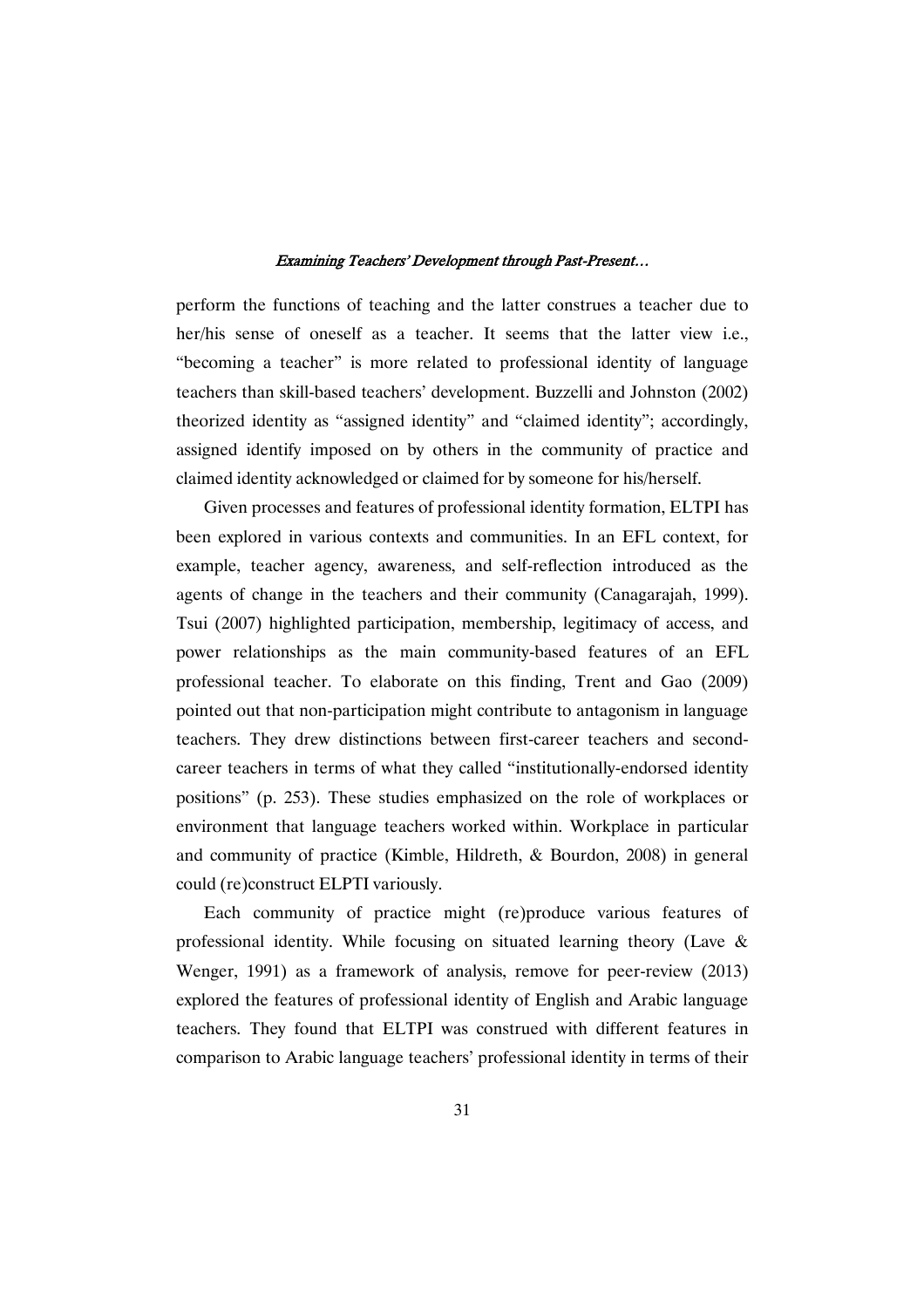access to knowledge. For example, knowledge of testing (e.g., IELTS, TOEFL…) played an important role in English language teaching community of practice in terms of being a teacher in contrast to Arabic language teaching community of practice which put emphasizes on non-language related source of knowledge. In addition to EFL teachers, the community of practice might facilitate or impede identity (re)construction of native-English-speaking teachers (Canh, 2013). Features of native ELTPI showed that nonparticipation, limited socialization, and lack of collaboration affect the concept of being a language teacher among native-English-speaking teachers (Canh, 2013).

In general, the implication of such aforementioned studies might be that professional identity could be developed through manipulation of research findings. It could also be claimed here that what is suggested as qualifications or requirements for PD could be interpreted as part of professional identity features or processes. Interpreting teachers' development through professional identity means that it would be the role, agency, and responsibility of language teachers rather than structure that play a role in teachers' development and their profession (Stannard & Matharu, 2014). Through striving to professional identity development, language teachers could develop, for example, their creativity, participation and involvement, and critical thinking (Kemmis & Smith, 2008).

Although it is possible to conclude English language teachers developmental features from studies on PD and ELPTI separately, there has almost been a paucity of information gained from conducting PD studies under the framework of ELPTI. It means that findings of the existing studies has depicted PD as either a separate process form professional identity development or a static phenomenon which could be developed at a particular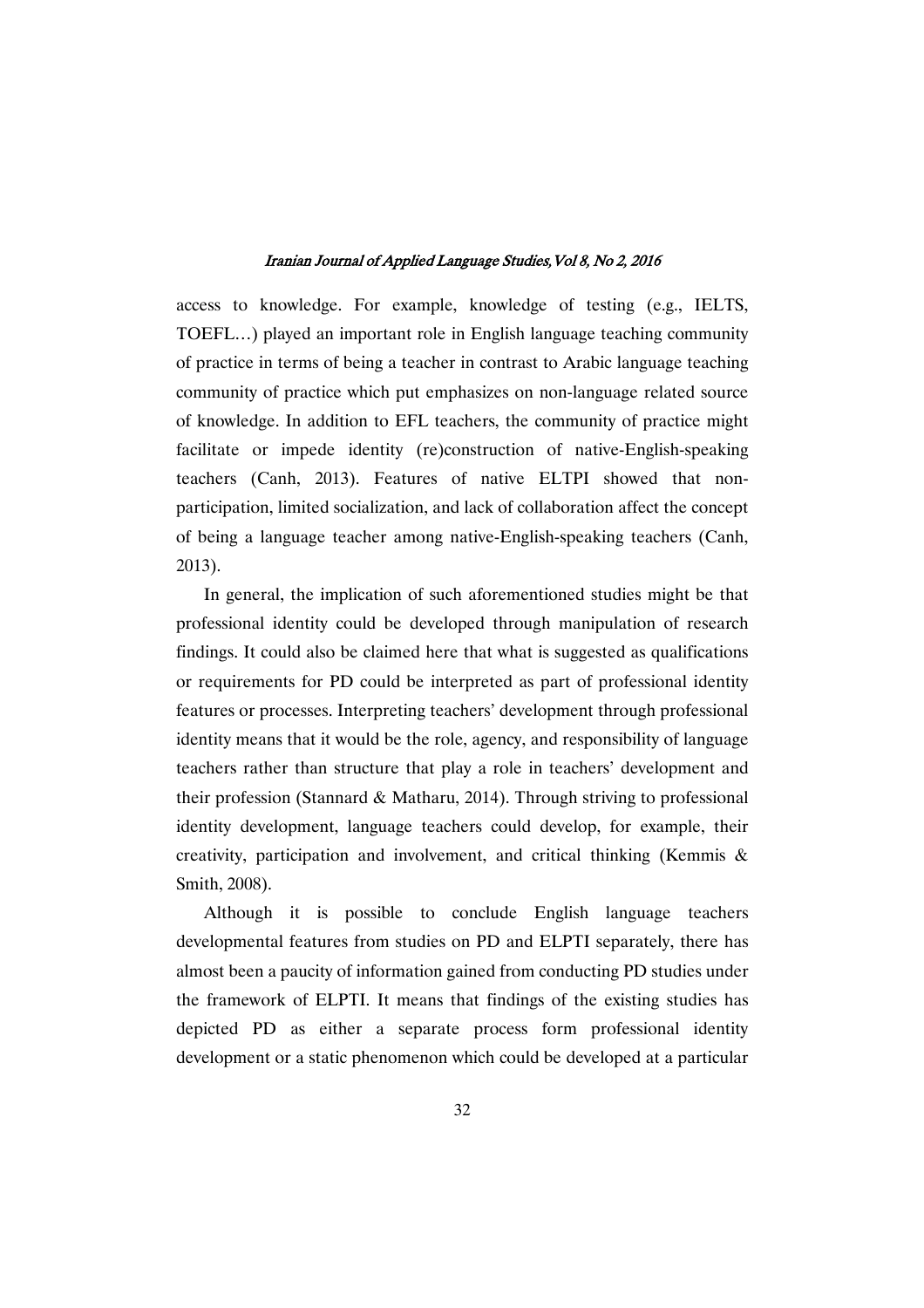point of time or place. The latter view, i.e., PD as a static phenomenon, ignores, at least, shifts in professional identity over time.

Therefore, the current study is an effort to explore ELTPI on a pastpresent-aspirational continuum. According to Weinreich (2003), professional identity "is defined as that part of the totality of one's self-construal made up of those dimensions that express the continuity between one's construal of one's past position and one's future aspirations" (Weinreich, 2003, p. 31). As a result, past professional identity is "one's construal of me as I used to be", present identity is "one's construal of me as I am now" (Weinreich, 2003, p.83), and aspirational identity is "one's construal of me as I would like to be" (Weinreich, 2003, p.80). As can be inferred, this framework could manipulate the shifts and continuity of identity as well as its multiple natures (Varghese et al., 2005) or sub-identities (Beijaard et al., 2004). From PD perspective, this continuum could represent how PD might occur over time and contexts.

# 3. Purpose of the Study

This study was to explore how ELTPI could be developed from past to the future. Because professional identity formations could be context-based, ELPTI was examined in the context of World Englishes to illustrate the variety of professional norms that might exist within each variety of Englishes. Therefore, according to the Kachruvian approach (Bolton, 2004), context of the study aimed to include language teachers from inner circle, outer circle, and expanding circle.

Given the aims of the study, the following questions were the starting point for this study:

1- Is there a change in English language teachers' professional identity status across past, present, and aspirational identity in the inner circle (US/UK)?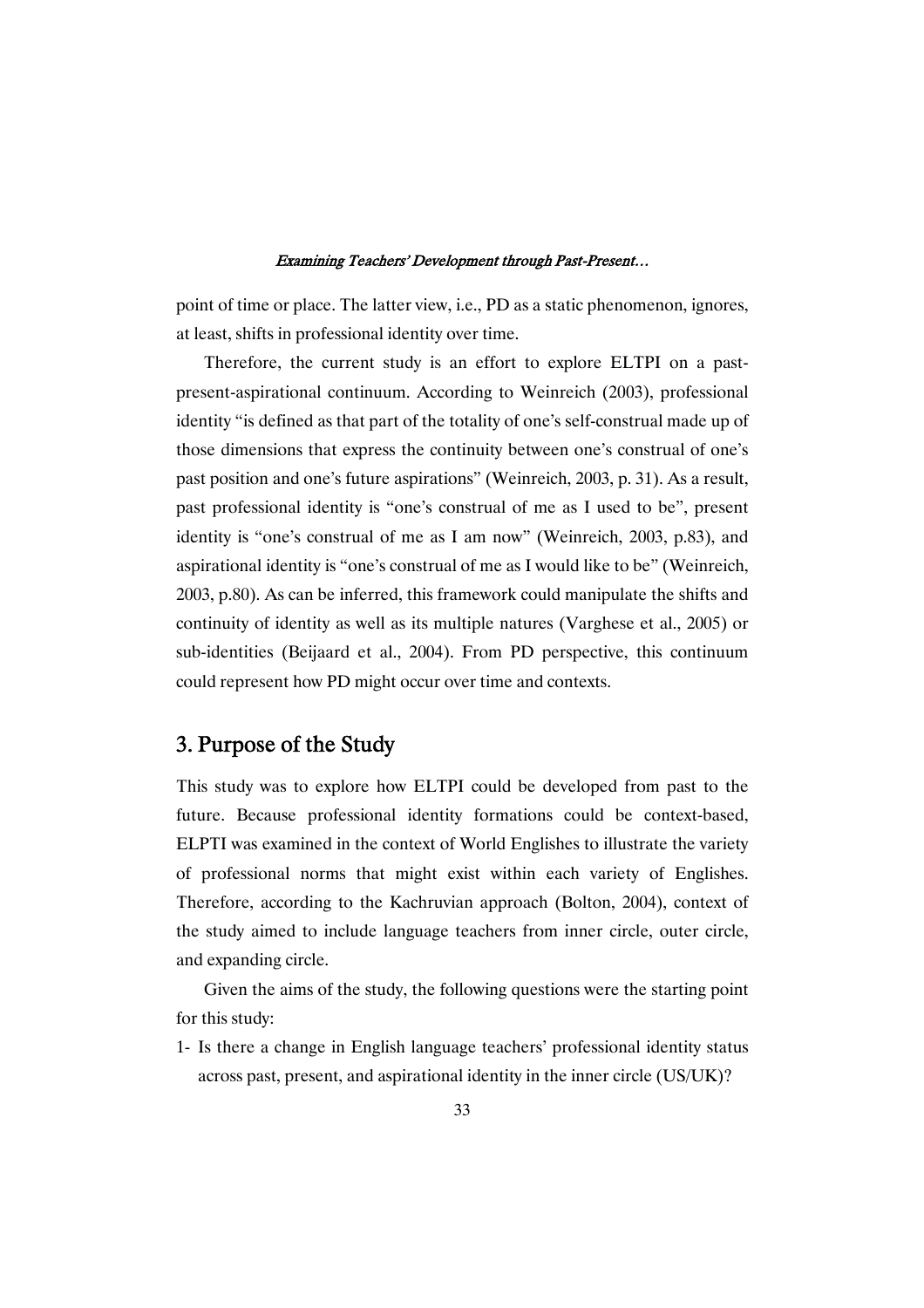- 2- Is there a change in English language teachers' professional identity status across past, present, and aspirational identity in the outer circle (India)?
- 3- Is there a change in English language teachers' professional identity status across past, present, and aspirational identity in the expanding circle (Iran)?

# 4.Methodology

This study followed a quantitative design which used numbers and a priori categorization to explore professional identity. It also used quantitative form of data collection (Dörnyei, 2007) and statistically-oriented data analysis.

### 4.1.Participants

The sample of the study included English language teachers in the inner, outer, and expanding circle (Kachru, 1992; 2006). Targeting this sample, 60 participants from inner circle (UK/US), 60 from outer circle (India), and 60 from expanding circle (Iran) were selected through opportunistic sampling (Nunan & Bailey, 2009). Participants from inner and outer circle were mostly TESOL Arabia members who had been established members and participants for more than 5 years. Participants also were experienced and professional in terms of teaching English for more than 5 years and their age was 35-65.

### 4.2. Materials and Procedure

The main emerged data-gathering instrument of the quantitative part of the current study was called 'English Language Teachers' Questionnaire of Professional Identity (past-present-aspirational identity)'. This instrument was composed of past, present, and aspirational identity components as the main framework of the study (Weinreich, 1980; 1986). Given the extensive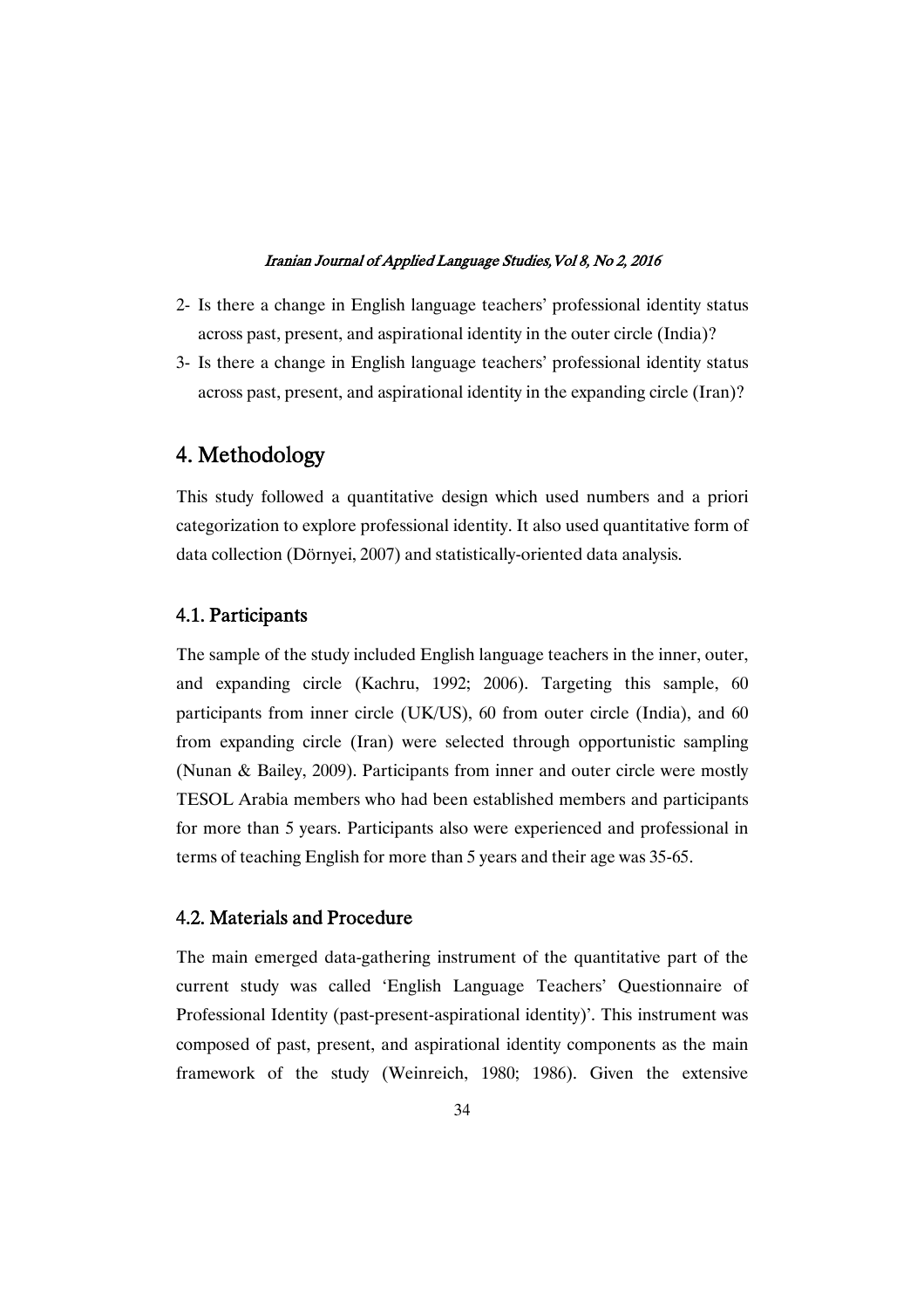examination of the related concepts and categories, items of past, present, and aspirational identity, were classified under 3 main themes of ELTPI including: interpersonal relations, system of knowledge and beliefs, and intrapersonal identity.

According to the expert judgments, validity, and reliability, 60 of the most related concepts were arranged as items of an attitude scale i.e., the questionnaire. For scaling items, Q methodology was applied (Stephenson, 1953; cited in Best & Khan, 2006); as a result, a 3-specified category scale (agree/undecided/disagree) was established. Validity of the questionnaire was established through the calculation of Lawshe formula (1975) for each item. Reliability of data was also calculated through Cronbach's alpha  $(r=.92)$ .

### 4.3. Data Collection

Data was gathered through the questionnaire which scaled statements of ELTPI. Item specification in the questionnaire was based both on the past, present, and aspirational identity and on the components of professional identity concluded from interpersonal relations, system of knowledge and belief, and intrapersonal identity (Table 3.1).

|                              | Number   | Interpersonal | System of Knowledge | Intrapersonal |
|------------------------------|----------|---------------|---------------------|---------------|
|                              | of Items | Relations     | and Beliefs         | Identity      |
| <b>Past Identity</b>         | 19       | $1-6$         | $7 - 11$            | 12-19         |
| <b>Present Identity</b>      | 15       | $20 - 24$     | $25 - 29$           | $30 - 34$     |
| <b>Aspirational Identity</b> | 26       | 35-47         | 48-52               | 53-60         |

Table1. Items Specification in the Ouestionnaire

The questionnaire was distributed via Google forms on the Internet (http://goo.gl/forms/3TtmwBBISQ) to the mailing list of TESOL Arabia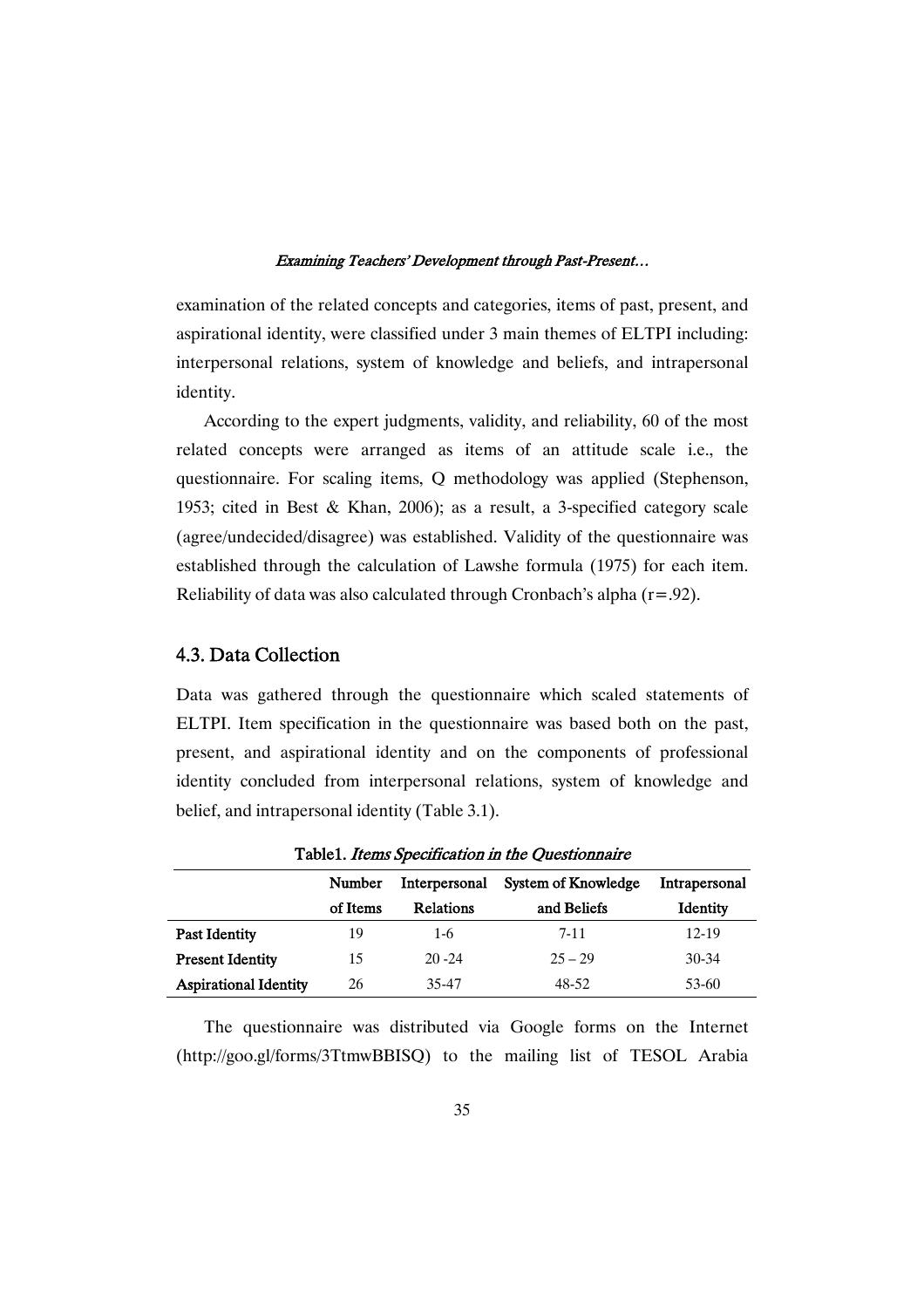members stipulating respondents should be language teachers from inner- (UK/US) and outer circle (India). Link of the questionnaire were also shared with Language teachers from expanding circle (Iran) identified according to their experience in the Iranian English language teaching community of practice.

### 5.DataAnalysis

In general, data from past-present-aspirational continuum of teachers' professional identity were analyzed according to the items dedicated to interpersonal relations, intrapersonal identity, and system of knowledge and belief. Participants' answers to the questionnaire were analyzed through Friedman Test (Pallant, 2013). It is used when participants are measured under three or more different conditions. Accordingly, each group of participants' ELTPI and its potential changes over time were evaluated based on the shifts or developments happened to their intrapersonal identity, interpersonal relations, and system of knowledge and belief.

# 6.Results

Is there <sup>a</sup> change in English language teachers' professional identity status across past, present, and aspirational identity in the inner circle (US/UK)?

The results of the Friedman Test (table 2) indicated that there was a statistically significant difference in interpersonal relations over past-presentaspirational ELTPI continuum  $x^2$  (2, n=56)=33.60, p<.001) in the inner circle. Inspection of the median values showed an increase from past  $(Mdn=4.50)$  and present identity (Mdn=4.60) to aspirational identity (Mdn=5.85) in terms of interpersonal relations in the inner circle.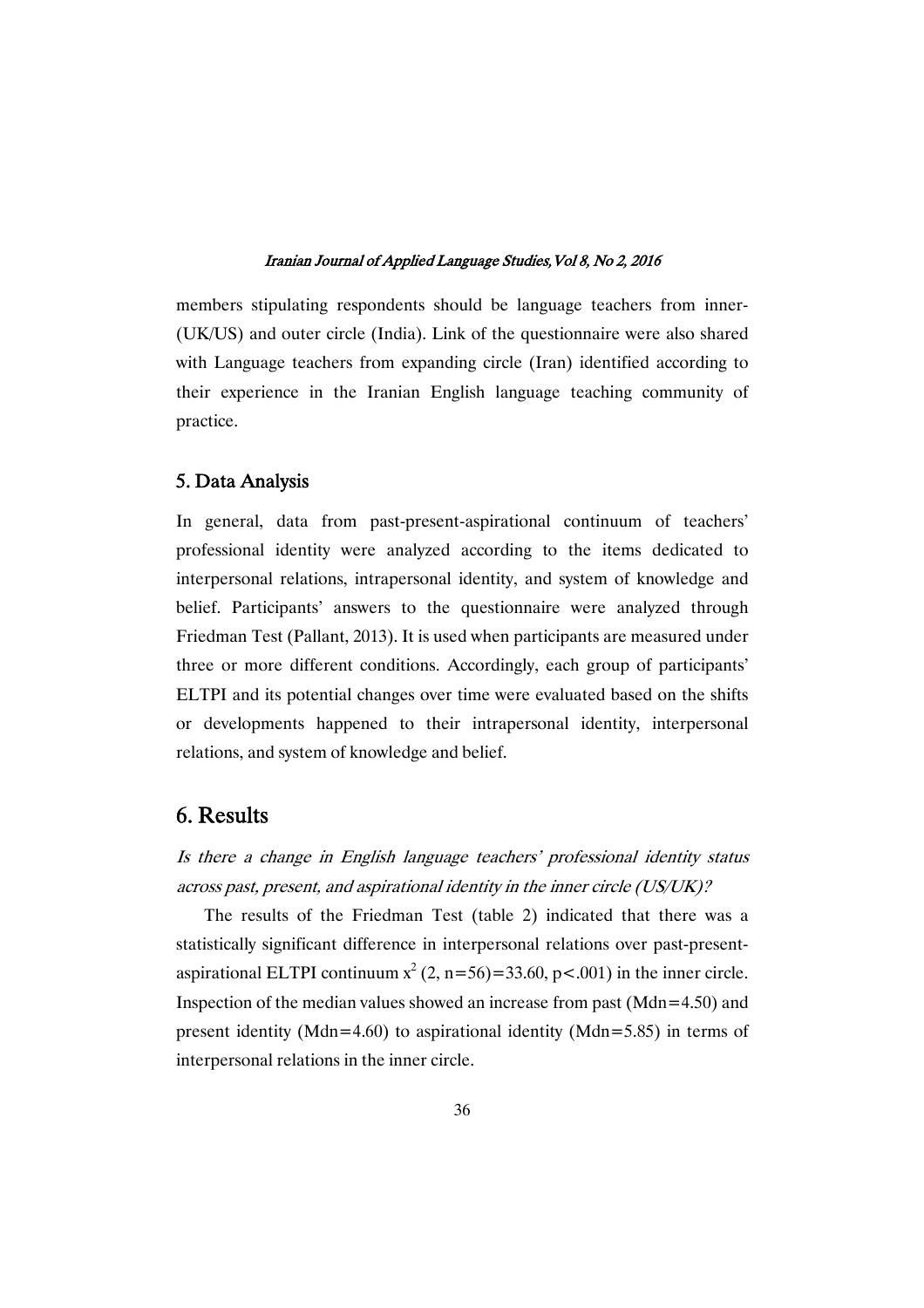|  |  | Examining Teachers' Development through Past-Present |  |
|--|--|------------------------------------------------------|--|
|  |  |                                                      |  |

| 1400 L. Roberto 101 DDI 11 Br the Billot Circle |      |      |         |      |              |      |  |  |
|-------------------------------------------------|------|------|---------|------|--------------|------|--|--|
|                                                 | Past |      | Present |      | Aspirational |      |  |  |
|                                                 | MR   | Mdn  | MR      | Mdn  | MR           | Mdn  |  |  |
| <b>Interpersonal Relations</b>                  | 1.60 | 4.50 | 1.60    | 4.60 | 2.80         | 5.85 |  |  |
| System of knowledge and belief                  | 1.31 | 4.00 | 1.94    | 5.00 | 2.74         | 5.80 |  |  |
| Intrapersonal identity                          | 1.06 | 3.63 | 2.29    | 525  | 2.66         | 5.63 |  |  |

Table 2. Results for ELPTI in the Inner Circle

MR= Mean Rank; Mdn= Median

As far as system of knowledge and belief was concerned, results of the Friedman Test indicated that there was a statistically significant difference in language teachers system of knowledge over past-present-aspirational ELTPI continuum  $(x2 (2, n=56)=36.94, p<.001)$ . Inspection of the median values showed an increase from past (Mdn=4.00) to present identity (Mdn=5.00) and a further increase to aspirational identity (Mdn=5.80) of language teachers in the inner circle.

Results of the study showed that there was a statistically significant difference in language teachers' intrapersonal identity over past-presentaspirational ELTPI continuum  $(x2 (2, n=60) = 49.79, p<.001)$  in the inner circle. Inspection of the median values showed an increase from past (Mdn= 3.63) to present identity (Mdn=5.25) and a further increase to aspirational identity (Mdn=5.63).

Results of the study (table 5) illustrated shifts in past, present, and aspirational identity in general. According to the results, there was a statistically significant difference between past, present, and aspirational ELTPI in the inner circle  $(x2 (2, n=60) = 54.22, p<.001)$ . Median values showed a development in professional identity from past (Mdn=3.94) to present (Mdn=4.53) and a further development in aspirational identity (Mdn= 5.53).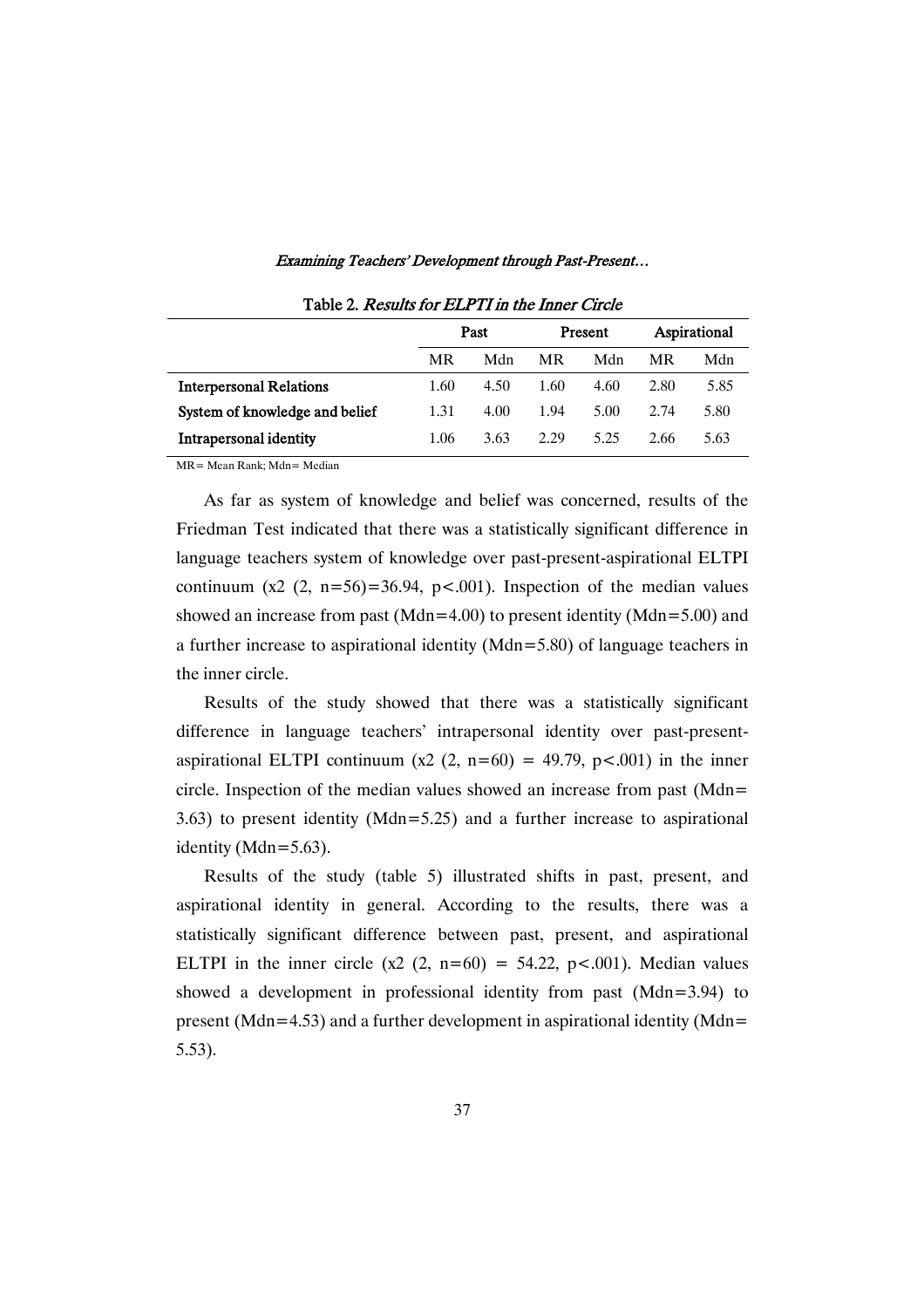Is there <sup>a</sup> change in English language teachers' professional identity status across past, present, and aspirational identity in the outer circle (India)?

Results of the study (table 3) showed that there was a statistically significant difference in language teachers' interpersonal relations over pastpresent-aspirational ELTPI continuum  $(x2 (2, n=60) = 11.20, p<.005)$  in the outer circle. Inspection of the median values showed a decrease from past (Mdn=5.17) to present identity (Mdn=4.60) but an increase from past and present to aspirational identity (Mdn=5.92).

Results also indicated that system of knowledge and belief showed a statistically significant difference over past-present-aspirational ELTPI continuum  $(x2 (2, n=60)=20.77, p<.001)$  in the outer circle. Inspection of the median values showed an increase from past (Mdn=5.00) to present identity (Mdn=5.20) and a further increase to aspirational identity (Mdn=6.40).

| 1000 J. 100000 IOI <i>LEI 11 M GIU Catol Ch</i> olo |      |      |         |      |              |      |  |  |
|-----------------------------------------------------|------|------|---------|------|--------------|------|--|--|
|                                                     | Past |      | Present |      | Aspirational |      |  |  |
|                                                     | MR   | Mdn  | MR      | Mdn  | MR           | Mdn  |  |  |
| <b>Interpersonal Relations</b>                      | 1.60 | 4.50 | 1.60    | 4.60 | 2.80         | 5.85 |  |  |
| System of knowledge and belief                      | 1.31 | 4.00 | 1.94    | 5.00 | 2.74         | 5.80 |  |  |
| Intrapersonal identity                              | 1.06 | 3.63 | 2.29    | 5.25 | 2.66         | 5.63 |  |  |
| $\mathbf{v}$                                        |      |      |         |      |              |      |  |  |

Table 3. Results for FLPTI in the Outer Circle

MR= Mean Rank; Mdn= Median

Results also indicated that intrapersonal identity of language teachers from outer circle established a statistically significant difference over past-presentaspirational ELTPI continuum (x2 (2, n=60) =47.36, p < 0.001). Inspection of the median values showed an increase from past (Mdn=3.63) to present (Mdn=5.50) and a further increase to aspirational ELTPI (Mdn=5.75).

Results of the study (table 5) illustrated shifts in past, present, and aspirational identity in general. Results also illustrated a statistically significant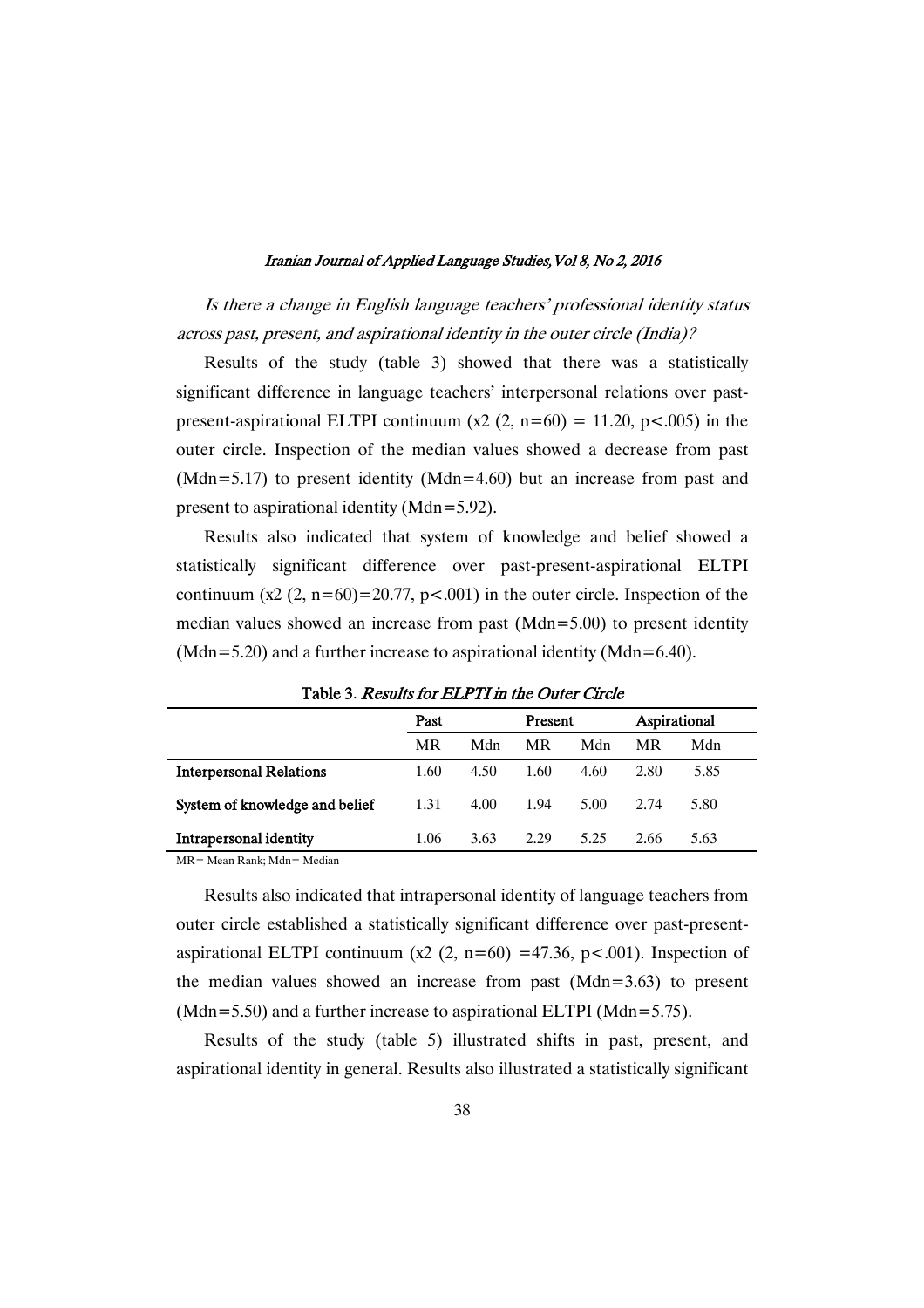difference between past, present, and aspirational ELTPI in the outer circle (x2  $(2, n=60=47.48, p<.001)$ . Median values showed a development in professional identity from past (Mdn=4.42) to present (Mdn=4.73) and a further development in aspirational identity (Mdn=5.92).

Is there <sup>a</sup> change in English language teachers' professional identity status across past, present, and aspirational identity in the expanding circle (Iran)?

Results of the study (table 4) showed that there was a statistically significant difference in language teachers' interpersonal relations over pastpresent-aspirational ELTPI continuum  $(x2 (2, n=60)=46.85, p<.001)$  in the expanding circle. Inspection of the median values showed a decrease from past (Mdn=5.00) to present identity (Mdn=4.20) but an increase from past and present to aspirational identity (Mdn=6.00).

Results also (table 5) indicated that there was also a statistically significant difference between past, present, and aspirational ELTPI in the expanding circle  $(x2 (2, n=60)=70.35, p<.001)$ . Median values showed an undeveloped progress in professional identity from past (Mdn=4.78) to present (Mdn=4.36) but a development from present to aspirational identity (Mdn=5.88).

|                                | Past |      | Present |      | Aspirational |      |
|--------------------------------|------|------|---------|------|--------------|------|
|                                | MR   | Mdn  | MR      | Mdn  | MR           | Mdn  |
| <b>Interpersonal Relations</b> | 1.93 | 5.00 | 1.28    | 4.20 | 2.80         | 6.00 |
| System of knowledge and belief | 1.95 | 5.00 | 1.36    | 4.60 | 2.69         | 6.10 |
| Intrapersonal identity         | 1.54 | 4.69 | 2.20    | 5.25 | 2.26         | 5.38 |

Table 4. Results for ELPTI in the Expanding Circle

MR= Mean Rank; Mdn= Median

Results also indicated that system of knowledge and belief showed a statistically significant difference over past-present-aspirational ELTPI continuum  $(x2 (2, n=60)=36.87, p<.001)$  in the expanding circle. Inspection of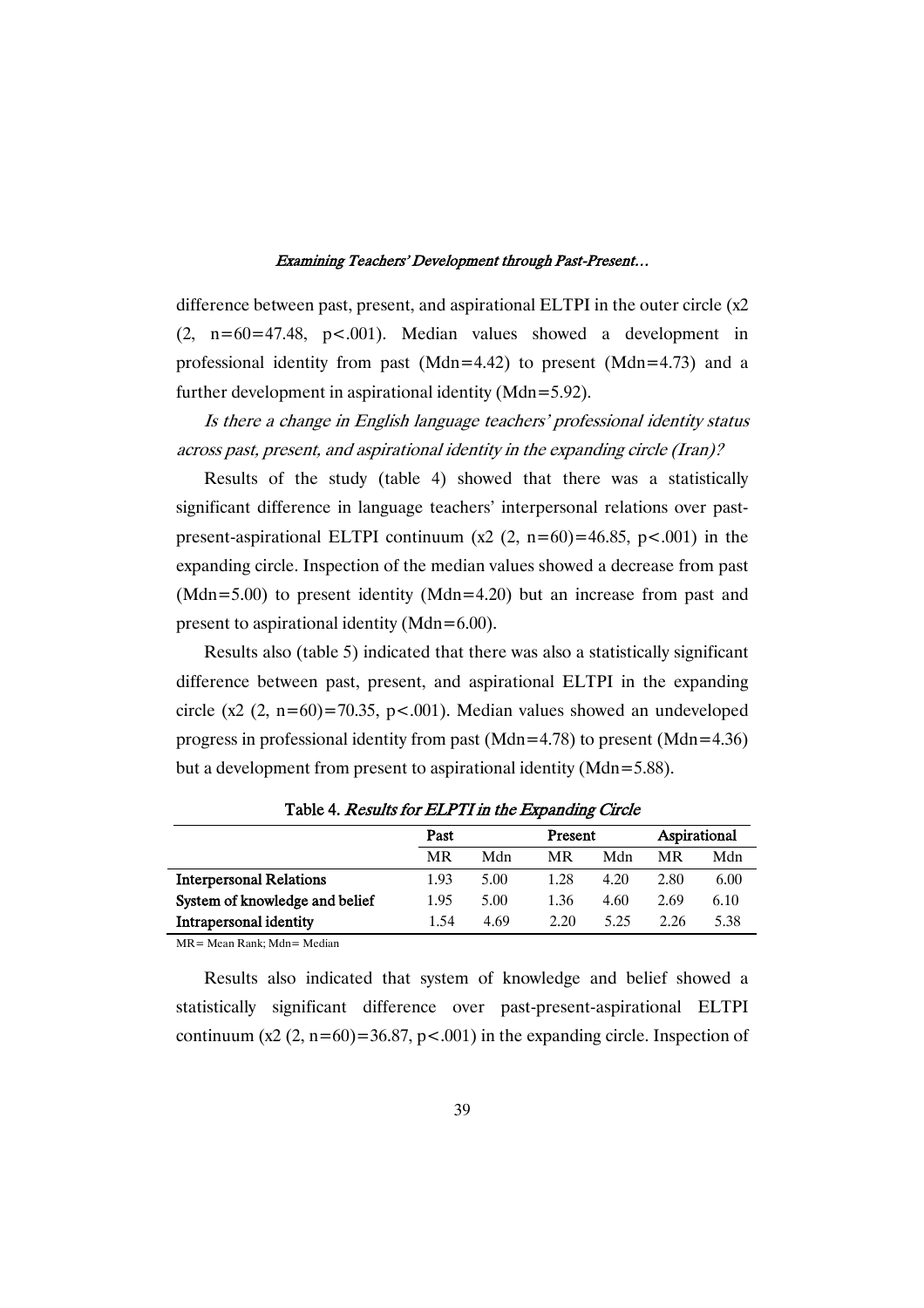the median values showed a decrease from past ( $Mdn=5.00$ ) to present identity (Mdn=4.60) but an increase to aspirational identity (Mdn=6.10).

Results also indicated that intrapersonal identity of language teachers form outer circle established a statistically significant difference over past-presentaspirational ELTPI continuum  $(x2 (2, n=60)=13.59, p<.005)$ . Inspection of the median values showed an increase from past (Mdn=4.69) to present (Mdn=5.25) and a further increase to aspirational ELTPI (Mdn=5.38).

|                         | Past |      | Present |      | Aspirational |      |
|-------------------------|------|------|---------|------|--------------|------|
|                         | MR   | Mdn  | MR      | Mdn  | MR           | Mdn  |
| Inner circle            | 1.20 | 3.94 | 1.86    | 4.53 | 2.94         | 5.53 |
| Outer circle            | 1.26 | 4.42 | 1.86    | 4.73 | 2.89         | 5.92 |
| <b>Expanding circle</b> | 1.98 | 4.78 | 1.08    | 4.36 | 2.95         | 5.88 |

Table 5. ELPTI on the Past-Present-Aspirational Continuum

MR= Mean Rank; Mdn= Median

# 7.Discussion

The main issue of the current study was to explore how professional identity might shift from past to the future in each circle of English language use.

In the inner circle, all categories of ELTPI showed a kind of development. It implies that the inner-circle English language teaching community of practice has constructive features for identity (re)formation. Results imply that, in the inner circle, language teachers' interpersonal relations improve from past and present to the future. The process of development could be described as movement from self-focused relations in the past to the context-focused relations in the present and then learning-based (Clarke, 2008) interpersonal relationships in the future. In terms of system of knowledge, past-presentaspirational continuum of ELPTI also showed a constructive development.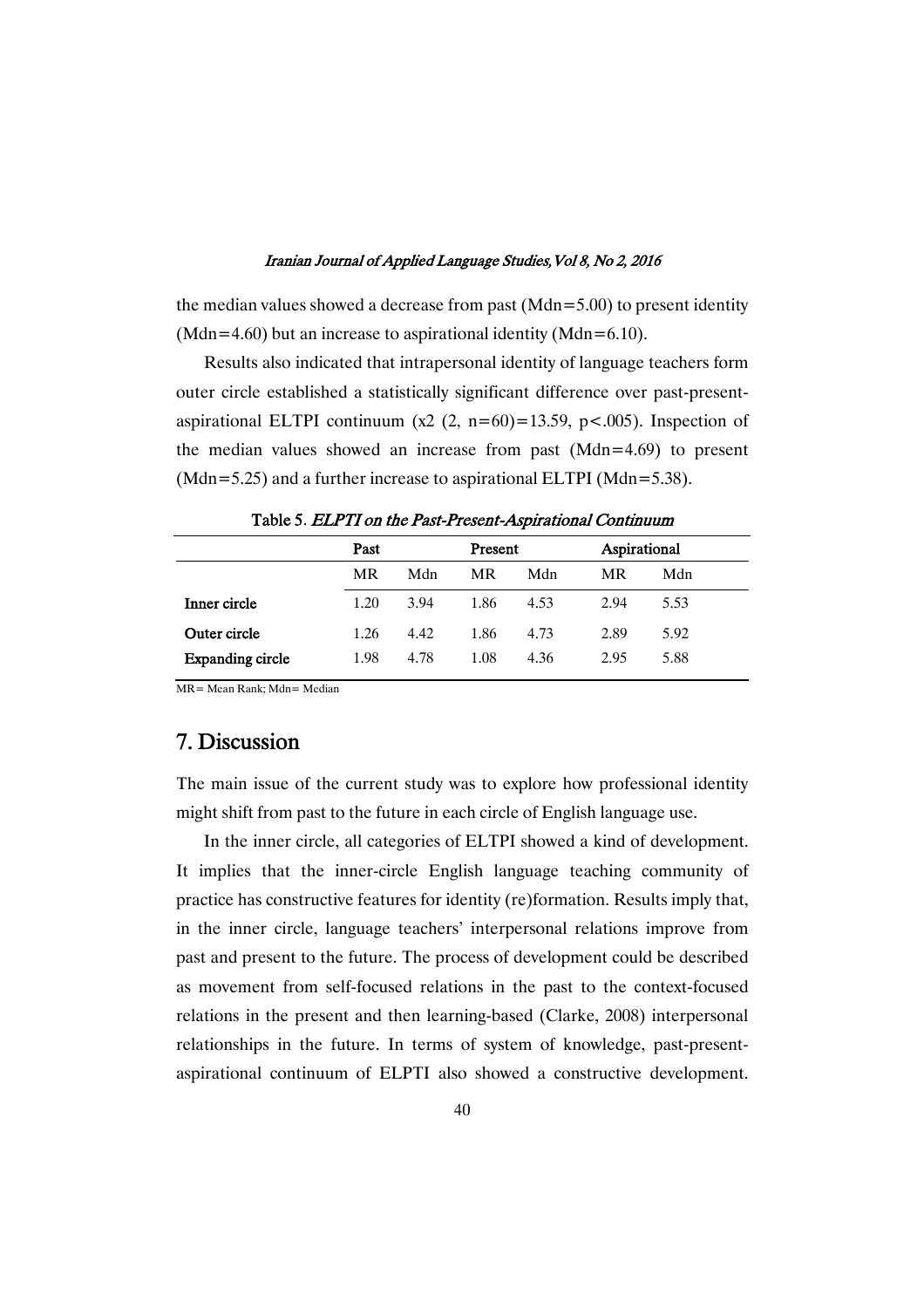ELTPI developed from a subject knowledge perspective in the past to individualized "road map" knowledge in the present (Clarke, 2008) and discovery learning in the future (Ormrod, 1995). In other words, language teachers construed themselves as knowledgeable in different ways from past to the future. At the beginning, they were teachers qualified by "documents" or "certificates". For the moment, they are teachers with a specified direction for getting knowledge (environmental knowledge) and in the future they would like to discover knowledge or facts. Interpersonal identity also showed a development from past to the future. It seems that this development has been happened because of the morel commitments (Clarke, 2008) of language teachers. In other words, item specifications of the questionnaire showed that inner-circle teachers (re)form from being ego-centered teachers to othercentered teachers (Weinrich, 2008).

As far as identity development in the outer circle is concerned, although it is possible to say that ELTPI had a developmental process, the interpersonal relations of language teachers showed a lack of development form past to the present. One explanation for this could be that the outer-circle community of practice had little opportunities for teacher-teacher, teacher-student, and student-teacher interactions (Khan, 2015). As a result, they aspired more interactions within the community of practice since they ranked the related items of the questionnaire at the higher level of importance than past and present.

The expanding circle, however, exemplify a unique community of practice. Although this working context had been constructive and developmental in terms of general ELTPI, it was less developmental from sub-identities (Beauchamp & Thomas, 2009) perspective. Since the inner circle developed the ELPTI from intrapersonal identity, it could be concluded that the inner-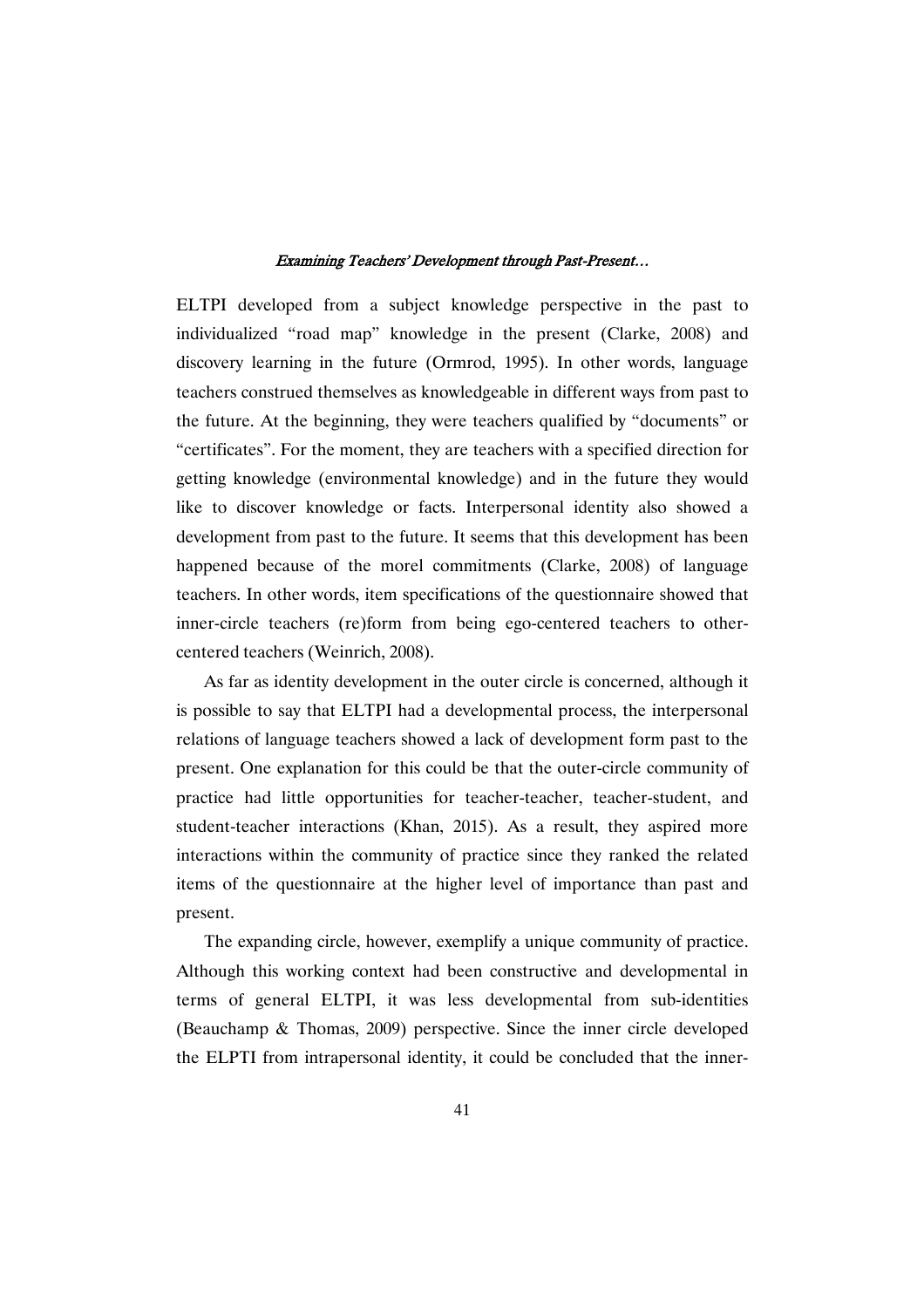circle community of practice might be an individualized-oriented community (Clarke, 2008). Accordingly, teachers potentially would be (re)formed as individual-oriented rather than community-based. This idea was supported by the process of interpersonal relations development in the expanding-circle that was also a less constructive development from past to the present. The less developmental process of system of knowledge and belief might also imply that language teachers in the expanding circle consider system of knowledge as less intelligible (Clarke, 2008, p.5) in their minds. It means that they develop such a knowledge that has few agreements among the community of practice.

Results from aspirational ELTPI from all circles of language use indicated that teachers' figurative community of practice would be a developmental identity community. In other words, since language teachers approved the importance of aspirational identity items, the nature of items showed that teachers would hold their belonging in the community (Wenger, 1998) through multiple modes of 'engagement, alignment, and imagination' (Clarke, 2008, p.12) which implied professionalism.

In general, although exploring past, present, and aspirational identity of English language teachers in the context of this study supported some established theories on ELPTI such as ELPTI is multiple (Varghese et al., 2005) and in shifts over time and its direction is toward self-actualization (Maslow, 1943), it is the sub-identities of language teachers, i.e., intrapersonal identity, interpersonal relations, and system of knowledge and belief, which could (re)present that identity would be a development or diffusion (Weinreich, 1989). The results of the study also intensified the continuity (past, present, aspirational) of ELPTI exploration.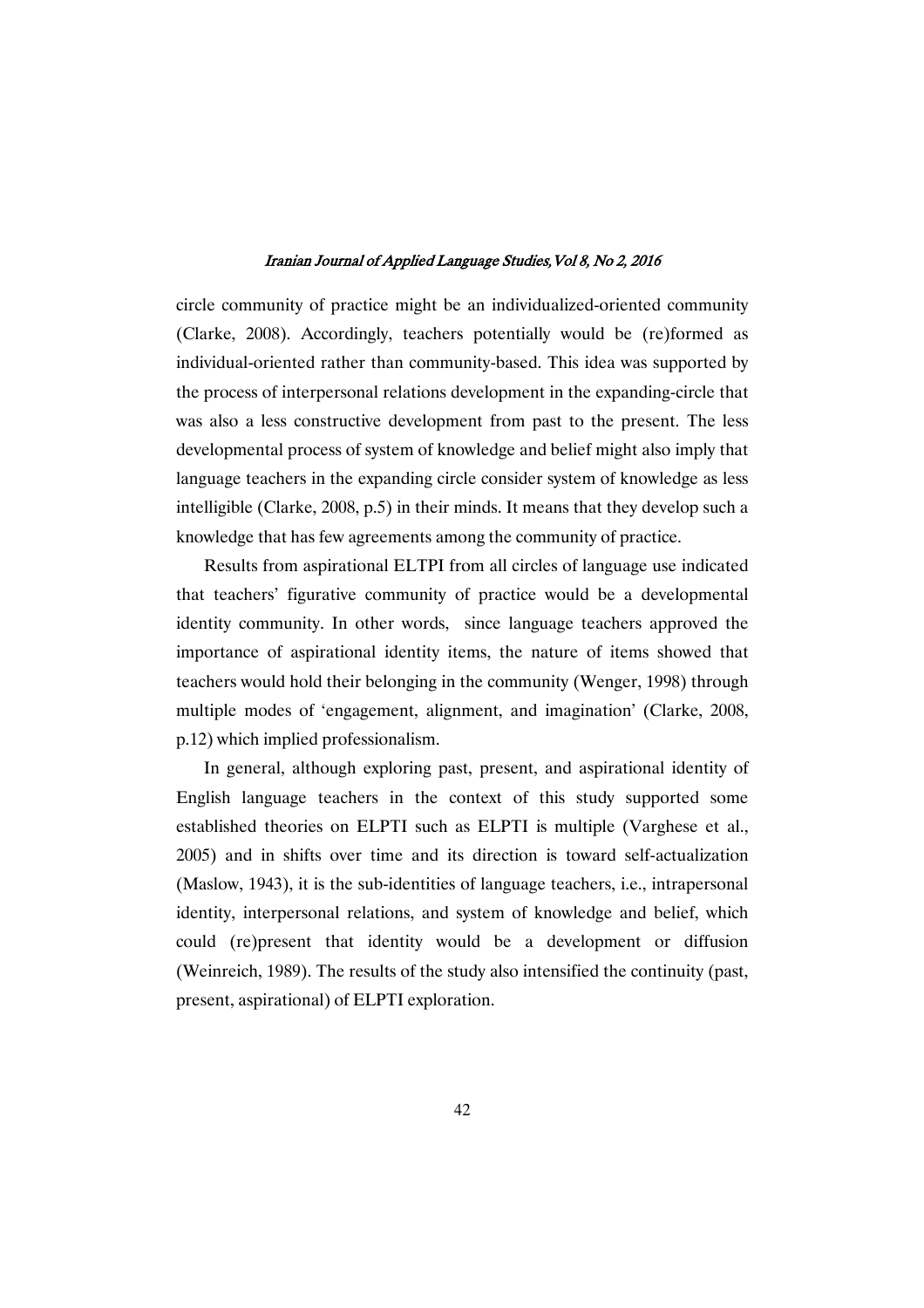### 8.Conclusions

According to the findings, this study allows some conclusions and draws implications. First and foremost, it would be possible to say that past-presentaspirational continuum of teachers' professional identity could be introduced as an instrument of investigating teachers' development while it could be investigated through various exploratory and explanatory researches. For example, in the context of this study, English language teachers were in the process of professional development since all of them put their aspirational identity at the highest level of importance. Another methodological conclusion might be that ELTPI could be introduced through its components that are interpersonal relations, system of knowledge and belief, and intrapersonal identity. In other words, teachers' development should be planned via developing these components.

It could also be concluded here that unless the role of English language teacher as an agentic self, i.e., identity, are considered, PD would have few improvements. Professionalism will be improved in the community of English language teaching if the agentic roles of its members are considered. Accordingly, being an English language teacher might be distinguished from being a teacher in other professions, for example, an Arabic language teacher (Sarani & Najjar, 2013).

These conclusions recommend that language teachers' professional development practices could be replaced with teachers' professional identity developmental praxes. Praxis (Kemmis & Smith, 2008) shift ELPTI to go beyond conventions and requires teachers to be creative, critical, and selfreflective. This 'being' status takes time to happen and as Kemmis (2008) argues "cannot be closed once and for all by the answers given in any particular time or place" (2008, p. 29). Teacher development programs should be planned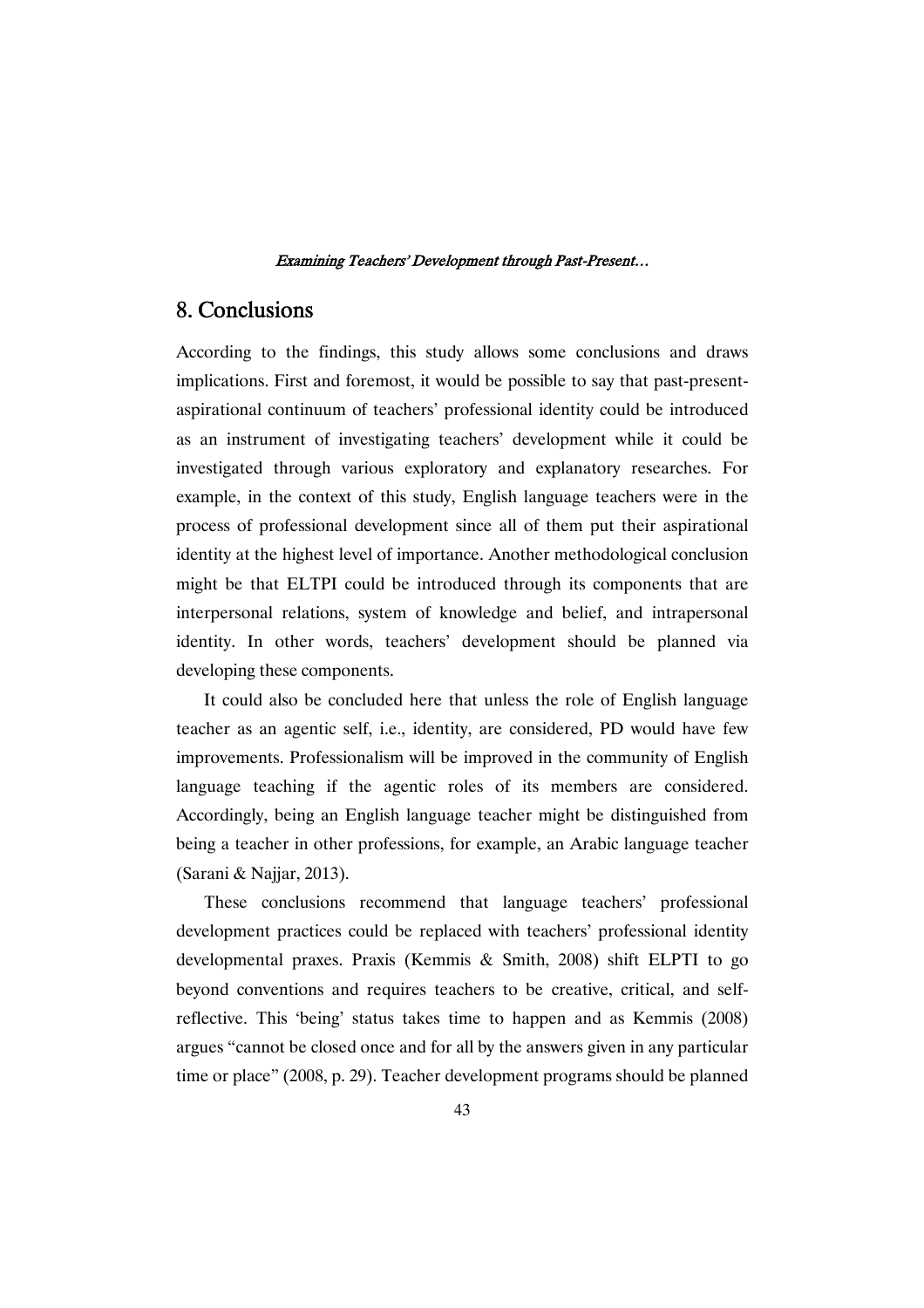toward "continually review and revise past answers in the light of changed historical times, and changed social circumstances" (Kemmis, 2009, p. 29). In other words, practical application of past-present-aspirational identity development as a theory for teacher PD would be a praxis that consistently interprets the present status through using the knowledge gained from past experience. Accordingly, Teachers' PD could happen when ELPTI develop and, then, ELPTI develops when teachers themselves control its effective elements such as those referred as item specifications in the context of this study. It is strongly suggested that English language teachers, as knowledge suppliers (Day, 2004), control their own learning process thorough challenging, stimulating, and making it real and attainable (Padwad, 2008; Padwad & Dixit, 2008).

In general, to elaborate on these findings and conclusions, researchers can conduct longitudinal studies on professional identity development. Longitudinal and qualitative studies can answer the developments during the times more accurately because the perception of a teacher is different from her/his actual ability to be a teacher. Because of that, TTC courses in many institutions in the world are based on a rigorous evaluation done by an expert/experienced teacher to identify the areas that a teacher may need further development. Therefore, this study which is based on the questionnaire can be only informative to link teachers' perceptions of professional identity and PD. But in actuality it may not be the case, which means teachers' perceptions about their abilities may not be true.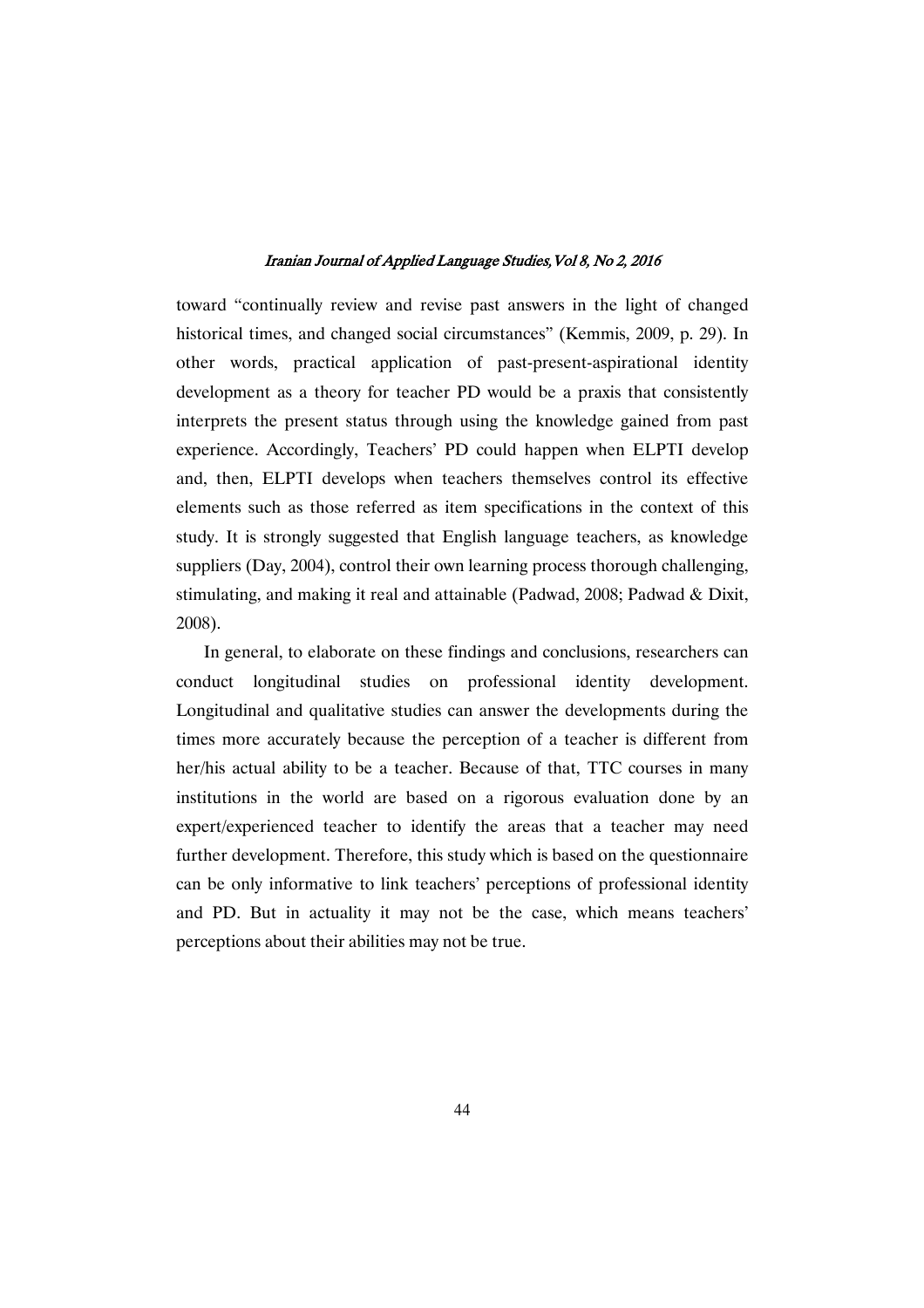### References

- Alhabahba, M. M., & Mahfoodh, O. H. (2016). The use of the internet for English language teachers' professional development in Arab countries. Australian Journal of Teacher Education, <sup>41</sup>(4), 1-19. doi: http://dx.doi.org/10.14221/ajte.2016v41n4.1
- Beauchamp, C., & Thomas, L. (2009). Understanding teacher identity: an overview of issues in the literature and implications for teacher education. Cambridge Journal of Education, <sup>39</sup>(2), 175–189.doi:10.1080/03057640902902252.
- Beijaard, D., Meijer, P.C., & Verloop, N. (2004). Reconsidering research on teachers' professional identity. Teaching and Teacher Education, <sup>20</sup>(2), 107- 128. doi:10.1016/j.tate.2003.07.001
- Best, J. W., & Kahn, J. V. (2006). Research in education (10th ed.). Boston, Massachusetts: Pearson Education Inc.
- Bolton, K. (2004). World Englishes. In A. Davies & C. Elder (Eds.), The Handbook of Applied Linguistics (pp. 367-396). Oxford: Blackwell Publishing.
- Borg, S. (2006). The distinctive characteristics of foreign language teachers. Language Teaching Research,  $10(1)$ , 3-31.
- Buzzelli, C. A., & Johnston, B. (2002). The moral dimensions of teaching: Language, power, and culture in classroom interaction. New York: Routledge Falmer.
- Canagarajah, S. (1999). On EFL teachers, awareness, and agency. ELT Journal, <sup>53</sup>(3), 207-214.
- Canh, L. V. (2013). Native-English-speaking teachers' construction of professional identity in an EFL context: A case of Vietnam. The Journal of Asia TEFL,  $10(1)$ , 1-23.
- Clarke, M. (2008). Language teacher identities: Co-constructing discourse and community. Somerset: Cromwell Press.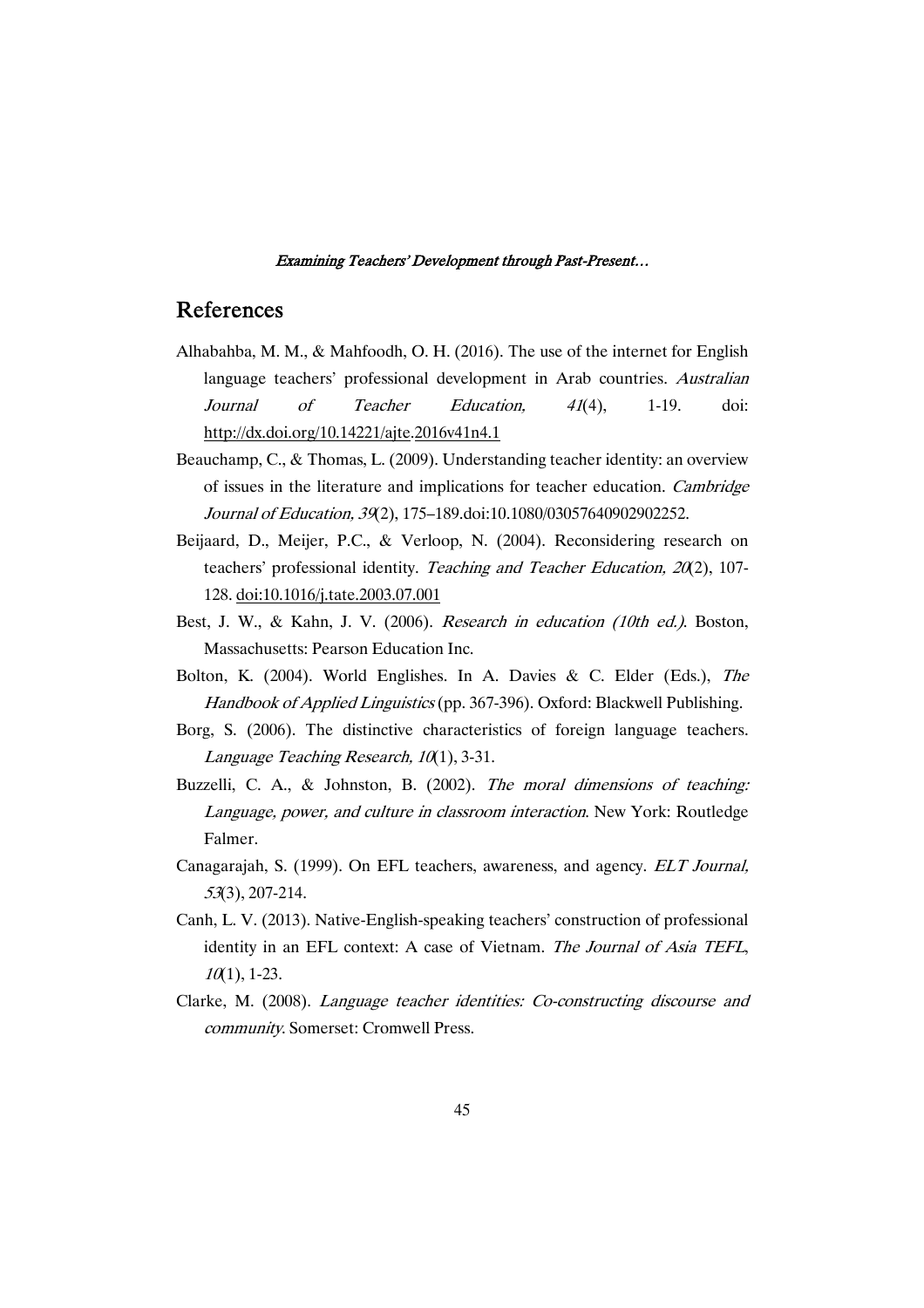- Creswell, J. W., & Plano Clark, V. L. (2011). Designing and conducting mixed method research. California: SAGE Publication, Inc.
- Dantas-Whitney, M. (2002). Critical reflection in the second language classroom through audiotaped journals. System, 30, 543-555.
- Day, C. (2004). Change Agendas: The roles of teacher educators. Teaching Education, <sup>15</sup>(2), 145-158.
- Demir, K. (2010). Predictors of internet use for the professional development of teachers: An application of the theory of planned behaviour. Teacher Development, <sup>14</sup>(1), 1-14. doi: http://dx.doi.org/10.1080/13664531003696535
- Dörnyei, Z. (2007). Research methods in applied linguistics. New York: Oxford University Press.
- Fairclough, N. (2003). Analyzing discourse: Textual analysis for social research. London: Routledge.
- Fraser-Seeto, K., Howard, S. J., & Woodcock, S. (2015). An Investigation of teachers' awareness and willingness to engage with a self-directed professional development package on gifted and talented education. Australian Journal of Teacher Education, <sup>40</sup>(1), 1-14. doi: http://dx.doi.org/10.14221/ajte.2015v40n1 .1
- Hanson, J. (2011). Teacher reflection and identity teaching a language from within an L2 cultural identity, or teaching from within L1 culture about L2. The Journal of Language Teaching and Learning, <sup>1</sup>(10), 1-38. Retrieved on 23 September, 2013 from http://www.jltl.org/jltl/
- Harding, K., & Parsons, J. (2011). Improving teacher education programs. Australian Journal of Teacher Education, <sup>36</sup>(11). doi: http://dx.doi.org/10. 14221/ajte.2011v36n11.7
- Ingvarson, L., Meiers, M. & Beavis, A. (2005). Factors affecting the impact of professional development programs on teachers' knowledge, practice, student outcomes & efficacy. Education Policy Analysis Archives, <sup>13</sup>(10), 56-62.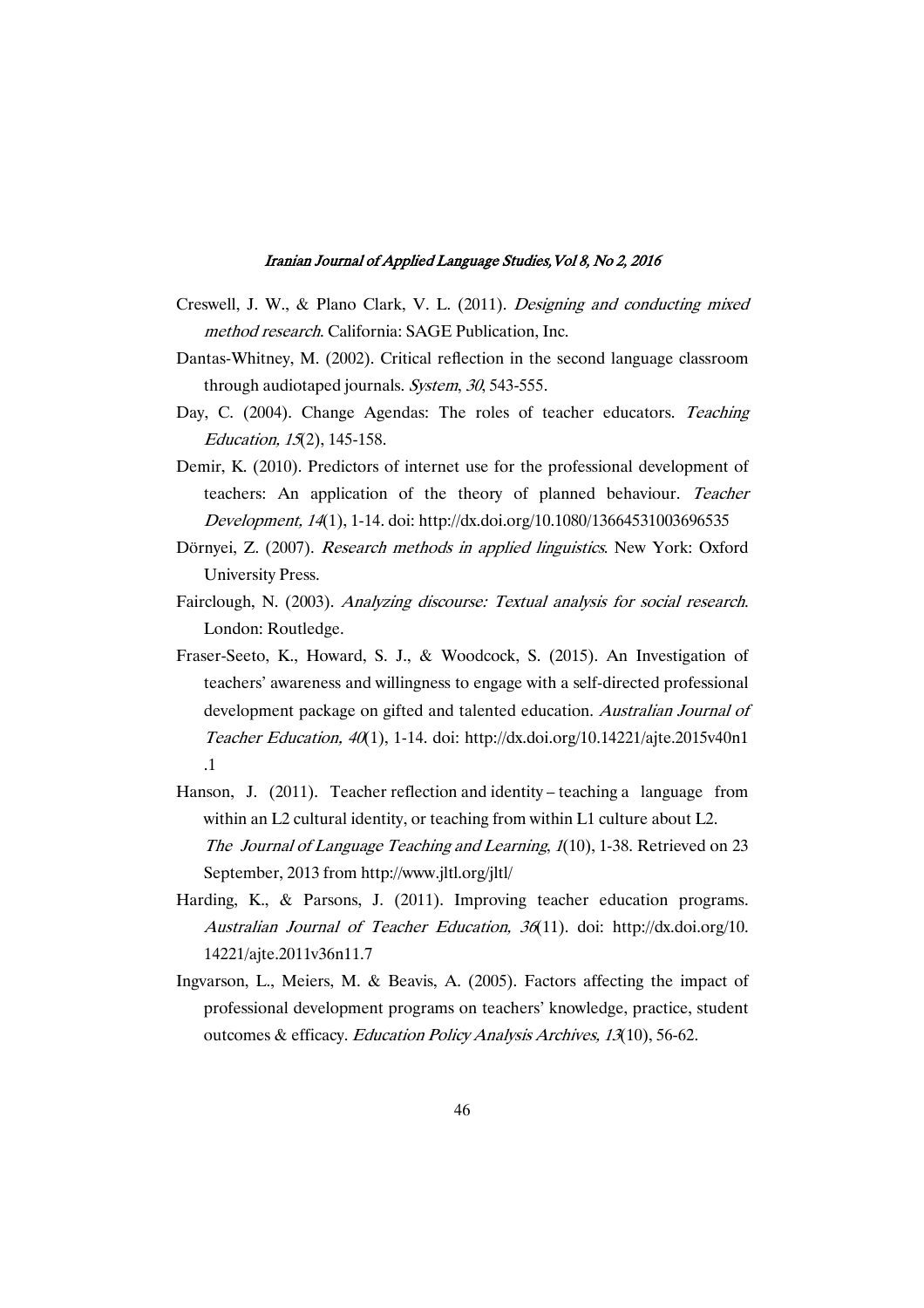- Kachru, B. (1992). The other tongue: English across cultures. Illinois: University of Illinois Press.
- Kachru, B. B., Kachru, Y. & Nelson, C. L. (2006). The handbook of world Englishes. Hoboken, NJ: Blackwell.
- Kemmis, S. (2008). Practice and practice architectures in mathematics education, keynote address to the 31st annual Mathematics Education Research Group of Australasia (MERGA) Conference: Navigating Currents and Charting Directions, University of Queensland, St Lucia, 28 June – 1 July 2008.
- Kemmis, S. (2009). Sustaining practice: Towards <sup>a</sup> rich characterization of exemplary education for sustainability initiatives. Charles Sturt University, Wagga, NSW & the Australian Research Council, Canberra, Australia.
- Kemmis, S., & Smith, T. (2008). Praxis and praxis development. In S. Kemmis & S. T. (Eds.), Enabling praxis: Challenges for education (pp. 3–14). Rotterdam: Sense Publishers.
- Keng , C. S., Hoong, D. C., & Aun, K. T. (2008). Professional characteristics and teacher professionalism of secondary school teachers. Asia Pacific Journal of Education, <sup>14</sup>(1), 55-66. doi:10.1080/02188799408547725
- Khan, A. (2015). Reviewing the evidence of professional development that makes most difference English teachers in India. International Journal of English and Education, 4(3), 35-45.doi: http://www.ijee.org/yahoo\_site\_admin/assets/docs/ 4.19010051.pdf
- Kimble, C., Hildreth, P. M., & Bourdon, I. (2008). Communities of practice: creating learning environments for educators. Charlotte, NC: Information AgePub.
- Lave, J., & Wenger, E. (1991). Situated learning: Legitimate peripheral participation. Cambridge University Press.
- Lawshe, C. H. (1975). A quantitative approach to content validity. Personnel Psychology, <sup>28</sup>, 563–575. doi:10.1111/j.1744-6570.1975.tb01393.x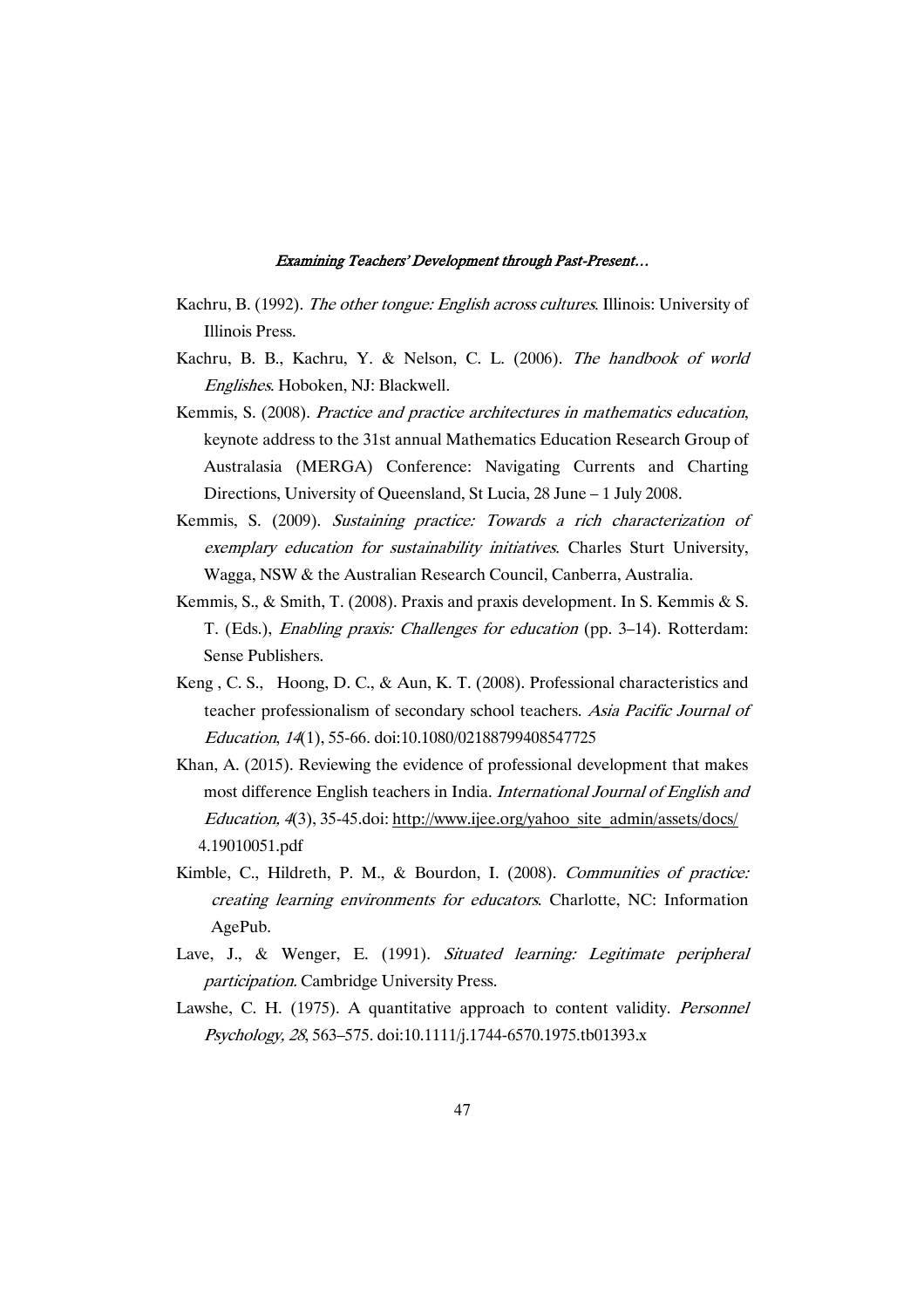- Light, D. (2009). The role of ICT in enhancing education in developing countries: Findings from an evaluation of the Intel Teach Essentials course in India, Turkey, and Chile. Journal of Education for International Development, <sup>4</sup>(2), 1-15.
- Maslow, A. H. (1943). A theory of human motivation. Psychological Review, 50 (4), 370–96. Retrieved from http://psychclassics.yorku.ca/Maslow/motivation.htm
- Nunan, D., & Bailey, K. M. (2009). Exploring second language classroom research: <sup>A</sup> comprehensive guide. Boston: Heinle.
- Ormrod, J. (1995). Educational psychology: Principles and applications. Englewood Cliffs, NJ: Prentice-Hall.
- Padwad, A., & Dixit, K. (2008). Impact of professional learning community participation on teachers' thinking about classroom problems. TESL-EJ, <sup>12</sup>(3), 1-11.doi: http://www.tesl-ej.org/wordpress/issues/volume12/ej47/ej47a10/
- Padwad, A., & Dixit, K. (2014). Continuing professional development policy 'Think Tank': An innovative experiment in India. In D. Hayes (Ed.), Innovations in the continuing professional development of English language teachers (pp. 249-268). London, United Kingdom: British Council.
- Pallant, J. (2013). SPSS survival manual: <sup>A</sup> step by step guide to data analysis using IBM SPSS (5th ed.). New York: McGraw Hill Company.
- Pandit-Narkar, M. (2012). From top-down intervention to bottom-up initiative: Teacher development in Nellore. In R. Bolitho & A. Padwad (Eds.), Continuing professional development: Lessons from India (pp. 31-39). New Delhi: British Council.
- Phelps, R., Graham, A., & Thornton, P. (2006). Technology together: Getting whole schools involved with ICT through a meta-cognitive approach. The Australian Educational Leader, <sup>28</sup> (1), 22-24.
- Phelps, R., Graham, A., Watts, L., & O'Brien, A. (2006). Technology Together: Supporting whole-schools to become capable learning communities. Paper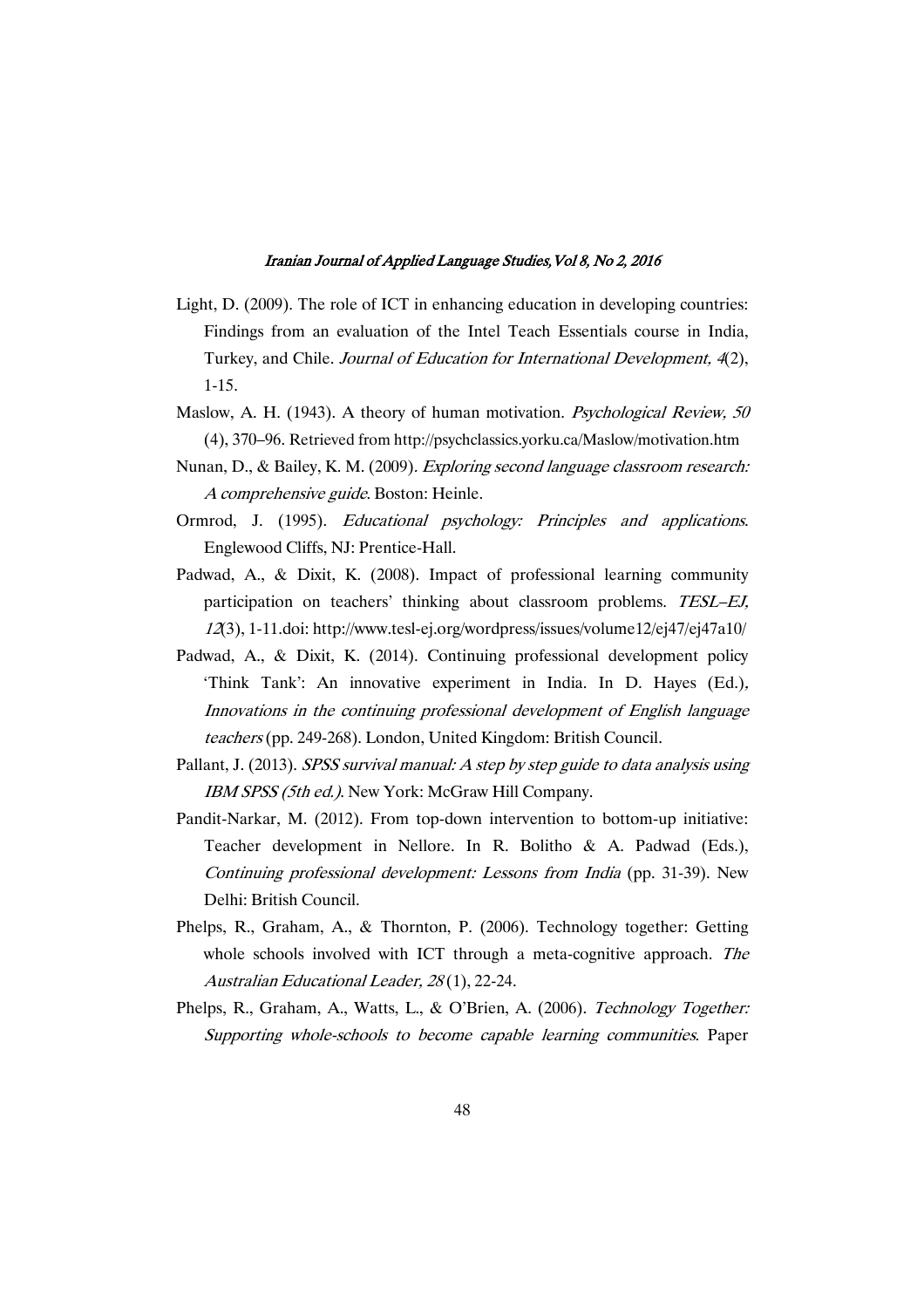presented at Australian Computers in Education Conference (ACEC) 2006, Cairns, 2-4 October. Retrieved from http://epubs.scu.edu.au/cgi/viewcontent. cgi?article=1026&context=educ\_pubs

- Prestridge, S. J. (2014). Reflective blogging as part of ICT professional development to support pedagogical change. Australian Journal of Teacher Education, <sup>39</sup>(2), 70-86. http://dx.doi.org/10.14221/ajte.2014v39n2.4
- Sarani, A., & Najjar, R. (2013). Formulation of language teachers' identity in the situated learning of language teaching community of practice. *Iranian Journal* of Applied Language Studies, <sup>5</sup>(2), 167-192.
- Stannard, R., & Matharu, S. (2014). Using technology to provide greater flexibility and access to continuing professional development. In D. Hayes (Ed.), Innovations in the continuing professional development of English language teachers (pp. 159-178). London: British Council.
- Timperley, H. (2008). Teacher professional learning and development. Brussels: International Academy of Education (IAE).
- Timperley, H., Wilson, A., Barrar, H., & Fung, I. (2008). Teacher professional learning and development: Best evidence synthesis iteration. Wellington: New Zealand Ministry of Education.
- Trent, J., & Gao, X. (2009). At least I'm the type of teacher I want to be': Secondcareer English language teachers' identity formation in Hong Kong secondary schools. Asia-Pacific Journal of Teacher Education, 37(3), pp. 1–20. doi: 10.1080/13598660903052449
- Tsui, A. B. M. (2007). Complexities of identity formation: A narrative inquiry of an EFL teacher. TESOL Quarterly, <sup>41</sup>(4). 657-680.
- Varghese, M., Morgan, B., Johnston, B., & Johnson, K. A. (2005). Theorizing language teacher identity: Three perspectives and beyond. Journal of Language, Identity, and Education, <sup>4</sup>(1), 21-44. doi:10.1207/s15327701jlie0401  $\mathbf{r}^2$